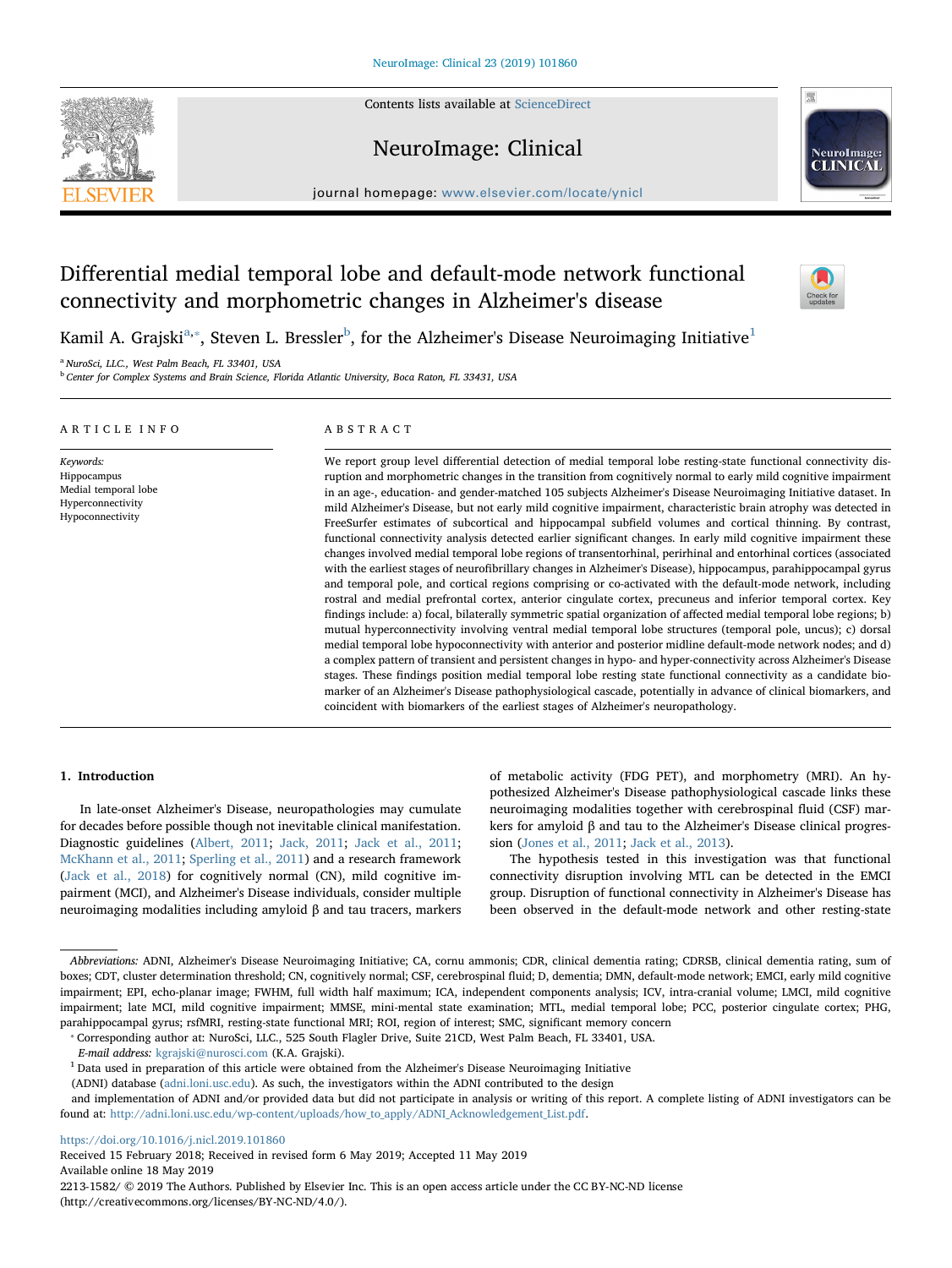networks in resting-state functional MRI (rsfMRI) ([Greicius et al., 2004](#page-12-7); [Buckner et al., 2005](#page-12-8); [Sorg et al., 2007;](#page-12-9) [Sperling et al., 2010;](#page-12-10) [Zhou et al.,](#page-12-11) [2010;](#page-12-11) [Jones et al., 2011;](#page-12-5) [Jones et al., 2012, 2016;](#page-12-12) [Brier et al., 2012](#page-12-13); [Sheline and Raichle, 2013](#page-12-14); [Ward et al., 2014;](#page-12-15) [Cai et al., 2015](#page-12-16); [Dillen](#page-12-17) [et al., 2017](#page-12-17)). However, such observations have not broadly impacted clinical practice ([Woo et al., 2017](#page-12-18)).

The purpose of the present study is thus to determine the progression across Alzheimer's Disease stages of changes in functional biomarkers using functional connectivity analysis of resting-state fMRI that specifically involve medial temporal lobe (MTL). Concurrently, structural imaging analysis provides an important control for and forms the basis for a differential comparison of structural and rsfMRI functional connectivity analysis. The experimental design is a group-level analysis of an Alzheimer's Disease Neuroimaging Initiative (ADNI) population containing clinically-defined cognitively normal, EMCI and mild Alzheimer's dementia subgroups. We observed subcortical volume loss, whole hippocampal and hippocampal subfield volume loss, and cortical thinning in the mild Alzheimer's Disease subgroup, but not in the EMCI group. A group-level pairwise region of interest (ROI) analysis was used to assess functional connectivity changes. A priori, the first element in each ROI pair (the "anchor ROI") was in the medial temporal lobe (MTL) identified by a method described below. The reason to anchor each ROI pair in the MTL was that it is in the MTL perirhinal cortex (Brodmann Areas 35 and 36) and, specifically, the transentorhinal region (Brodmann Area 35) that the neurofibrillary changes associated with Alzheimer's Disease start and then, in a progression with disease stages, appear in entorhinal cortex (Brodmann Area 28), hippocampus and temporal cortex, association cortices, and ultimately primary sensory cortices ([Braak and Braak, 1985, 1991\)](#page-12-19). The ROI position of the second element in each identified ROI pair was determined in a datadriven method described below. The combination of a priori and datadriven approach directly linked functional connectivity analysis to focal regions of earliest neuropathology in Alzheimer's Disease.

We report evidence that functional connectivity changes involving MTL occur in the CN to EMCI transition in the absence of structural imaging findings. The progression of observed CN to EMCI functional connectivity changes was further evaluated by comparing the mild Alzheimer's Disease and CN groups. We conclude that rsfMRI functional connectivity analysis of MTL may provide a complementary approach to established neuroimaging and other biomarkers within a model of Alzheimer's Disease pathophysiology ([Jack et al., 2013](#page-12-6)) and an Alzheimer's Disease research framework ([Jack et al., 2018\)](#page-12-4).

#### 2. Materials and methods

Data used in the preparation of this report were obtained from the Alzheimer's Disease Neuroimaging Initiative (ADNI) database ([adni.](http://adni.loni.usc.edu) [loni.usc.edu](http://adni.loni.usc.edu)). The ADNI project was launched in 2003 as a public-private partnership, led by Principal Investigator Michael Weiner, MD. The primary goal of ADNI has been to test whether serial magnetic resonance imaging, positron emission tomography, other biological markers, and clinical and neuropsychological assessment can be combined to measure the progression of mild cognitive impairment and early Alzheimer's Disease.

#### 2.1. Participants

The participants in this report were a subset of the ADNI 2 experimental sub-study on resting state fMRI functional connectivity (rsfMRI) ([Jack et al., 2008;](#page-12-20) [Weiner et al., 2015](#page-12-21)). The ADNI 2 rsfMRI studies available for download on the Laboratory of Neuro Imaging (LONI) website in September 2016 consisted of 886 scan pairs (structural MRI, rsfMRI) from 220 participants. We subjected scans to a rigorous multistage preprocessing and quality assurance procedure described in further detail below and summarized in Supplemental Fig. 1. The procedure yielded a 105 participants cross-sectional study dataset.

<span id="page-1-0"></span>Table 1

| Study participant demographics and metadata. |
|----------------------------------------------|
|----------------------------------------------|

|                                         | CN.<br>$n = 32$    | <b>EMCI</b><br>$n = 39$ | Mild AD<br>$n = 34$ | P value                             |
|-----------------------------------------|--------------------|-------------------------|---------------------|-------------------------------------|
| Age (Mean, SD)                          | 74.2 (5.5)         | 72.5(6.8)               | 73.4 (7.2)          | 0.56 <sup>b</sup><br>$0.22^{\rm a}$ |
| Female $(n, %)$<br>Education (Mean, SD) | 18 (56)<br>16(2.2) | 22 (56)<br>16(2.5)      | 13 (38)<br>17(2.6)  | $0.95^{\rm b}$                      |
| CDR (Median, Min, Max)                  | 0(0, 0)            | 0.5(0.5,<br>0.5)        | 0.5(0.5,<br>1.0)    | $< 0.001^{\rm b}$                   |
| CDR-SB (Median, Min,<br>Max)            | 0(0, 0)            | 1.0(0.5,<br>3.0)        | 2.5(0.5,<br>7.0)    | < 0.001 <sup>b</sup>                |
| MMSE (Median, Min, Max)                 | 29.5 (27,<br>30)   | 29 (27, 30)             | 25(20, 26)          | $< 0.001^{\rm b}$                   |
| $APOE\epsilon 4 = 2$ (n, %)             | 1(3)               | 4(10)                   | 9(26)               | 0.007 <sup>a</sup>                  |

 $AD = Alzheimer's Disease$ ;  $CDR = clinical$  dementia rating;  $CDR-SB = clinical$ dementia rating sum-of-boxes,  $CN =$  cognitively normal;  $EMCI =$  early mild cognitive impairment;  $MMSE = mini$ -mental state examination;  $SD = standard$ deviation.

<span id="page-1-2"></span><sup>a</sup> Chi-square test.

<span id="page-1-1"></span>ANOVA.

[Table 1](#page-1-0) summarizes participant demographics and metadata. ADNI 2 protocols (publicly available on the [adni.loni.usc.edu](http://adni.loni.usc.edu) website) included a clinical designation of significant memory concern (SMC) and sub-division of MCI into EMCI and LMCI. The present analysis pooled and automatically filtered the SMC and MCI groups. An automatic approach was indicated given that: a) ADNI 2 follow-up visit diagnostic entries did not sub-divide MCI and did not include SMC; and b) usable rsfMRI images were obtained in the range of 0–36 months post baseline. By filtering on Clinical Dementia Rating (CDR), Clinical Dementia Rating Sum-of-Boxes (CDR-SB), and Mini-Mental State Examination (MMSE), we automatically assigned each participant to one of three clinical categories: CN; EMCI; and mild Alzheimer's Disease. The cutoff values were motivated by the ADNI 2 protocol and others ([O'Bryant](#page-12-22) [et al. \(2008\);](#page-12-22) [Brier et al. \(2012\)](#page-12-13)). The assignments were generated and fixed prior to conducting the statistical analysis reported below. The resultant EMCI labelled group includes at baseline SMC, EMCI and LMCI participants. The mild Alzheimer's Disease groups includes at baseline EMCI and LMCI participants. The three clinical groups (CN, EMCI, mild Alzheimer's Disease) were balanced for age ( $P = 0.56$ ), education  $(P = 0.95)$  and gender  $(P = 0.22)$ . Participant ethnicity was 97%  $(N = 101)$  "Not Hispanic or Latino"; 3%  $(N = 3)$  were "Hispanic or Latino" (all in the CN clinical category); and  $1\%$  ( $N = 1$ ) was "Unknown". The effect of clinical group was significant for Clinical Dementia Rating (CDR) ( $P < 0.001$ ), Clinical Dementia Rating Sum-of-Boxes (CDR-SB) ( $P < 0.001$ ), Mini-Mental State Examination (MMSE)  $(P < 0.001)$ , and APOE<sub>ε4</sub>  $(P = 0.007)$ .

#### 2.2. Image acquisition

The present analysis focuses on two of the up to eight scans obtained during a typical ADNI 2 subject visit. These are the high-resolution T<sub>1</sub>weighted 3D whole brain structural scan (Scan #2 in the protocol) and the resting state functional scan (Scan #4 in the protocol). Structural and rsfMRI scans were acquired with 3 T MRI scanners of a single manufacturer (Philips Medical Systems: Achieva, Ingenia, Ingenuity, Intera) from 14 unique sites in two configurations (MULTI-COIL; SENSE-HEAD), and fifteen (15) different software versions (3.2.1 or higher). Structural scans were acquired with a  $T_1$ -weighted sagittal magnetization-prepared rapid gradient echo (MP-RAGE) sequence, with 1.2 mm right/left, 1.0 mm anterior/posterior and 1.0 mm superior/inferior resolution. RsfMRI scans were acquired with a  $T_2$ -weighted gradient echo planar imaging sequence with repetition time/echo time, 3000/30, flip angle,  $80^{\circ}$ , 48 axial slices, and 64  $\times$  64 in-plane matrix yielding an isotropic 3.3 mm voxel size. Phase-directions varied: anterior-posterior,  $N = 16$ ; posterior-anterior,  $N = 86$ ; missing values = 4.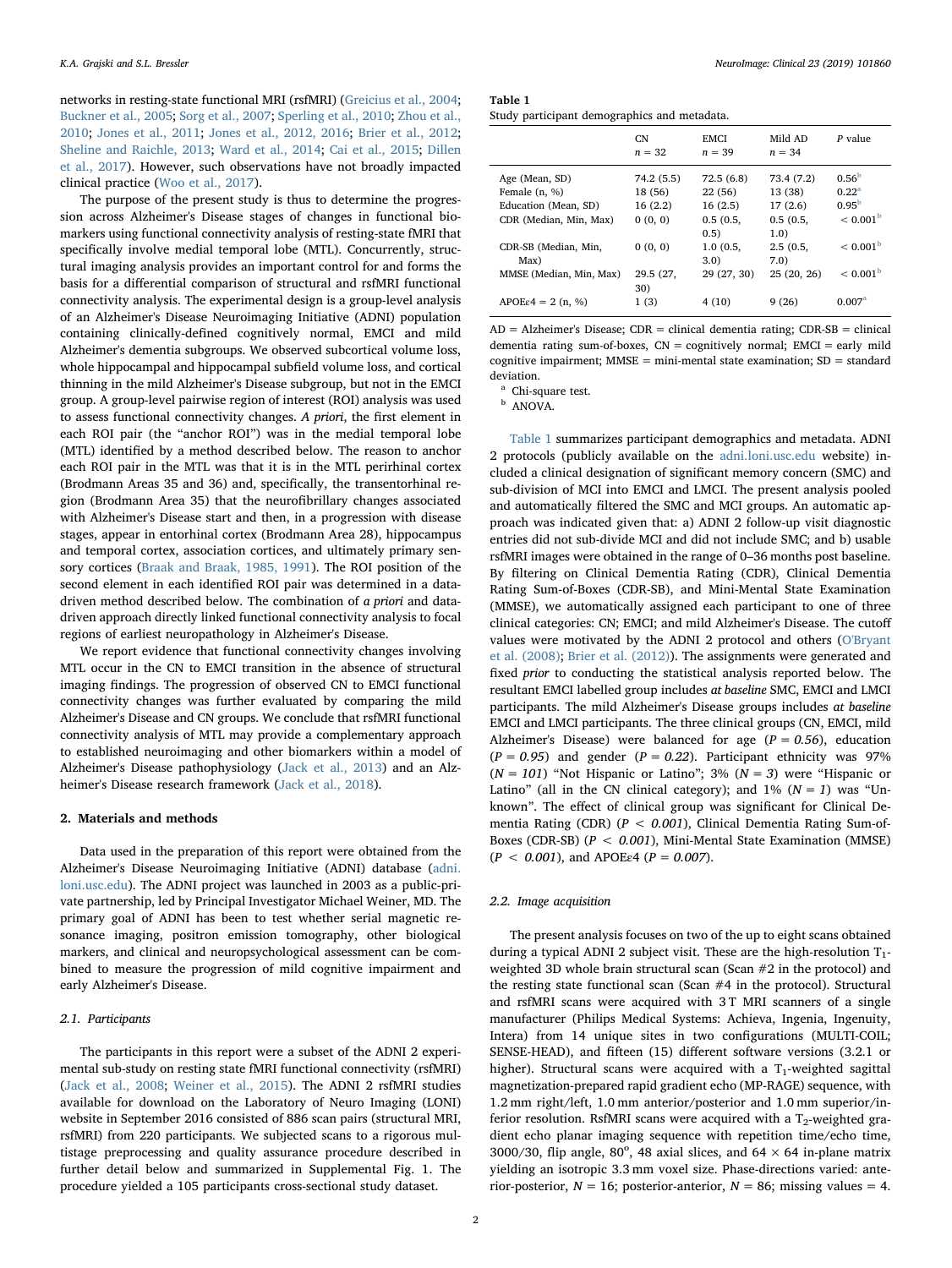Only two temporal slice order sequences were included in this study dataset: a) ascending 48 planes (odd, even),  $N = 98$ ; and b) descending 48 planes (even, odd),  $N = 7$ . RsfMRI scans were of two durations: a) 140 TRs ("resting state",  $N = 91$ ); and b) 200 TRs ("extended resting state",  $N = 14$ ). Additional image acquisition protocol details can be found on the public [adni.loni.usc.edu](http://adni.loni.usc.edu) website.

#### 2.3. Image processing

Structural images and rsfMRI images were downloaded from LONI either in DICOM format (and locally converted using dcm2nii) or in 4DNIfTI format (DICOM to NIfTI conversion performed by LONI). Preprocessing and data analysis were performed using a combination of FreeSurfer ([Dale et al., 1999](#page-12-23)), Analysis of Functional Neuroimages (AFNI) ([Cox, 1996\)](#page-12-24), and "home-grown" analysis implemented in R and tcsh shell scripts. The AFNI Version was AFNI\_17.1.03 (2-May-2017). The FreeSurfer version was V6.0 run in the Amazon Cloud on Ubuntu 14.04. The R version was Version 3.4.3 (30-Nov-2017). The AFNI Python script uber\_subject.py was used to generate a preprocessing shell script which was manually edited.

#### 2.4. Structural image analysis with FreeSurfer 6.0

Subcortical and hippocampal subfield segmentation, and cortical parcellation (surface area, thickness and volume) were obtained with FreeSurfer Version 6.0 image analysis suite, which is documented and freely available for download online [\(http://surfer.nmr.mgh.harvard.](http://surfer.nmr.mgh.harvard.edu/) [edu/](http://surfer.nmr.mgh.harvard.edu/)) ([Dale et al., 1999](#page-12-23); [Iglesias et al., 2015](#page-12-25)). FreeSurfer default settings were applied via the "recon-all" command.

#### 2.5. Functional MRI analysis with AFNI

The rsfMRI echo-planar image (EPI) preprocessing sequence consisted of the following steps using AFNI: a) alignment of EPI centers to a standard atlas (MNI\_avg152T1); b) elimination of the first ten (10) EPIs; c) outlier detection and de-spiking; d) application of time-shift correction; e) alignment to the least motion distorted volume; f) alignment to the anatomical image and warp to a standard space (MNI\_avg152T1); g) generation of anatomical and EPI masks; h) application of spatial smoothing (FWHM =  $4.0$  mm); i) scaling voxel time series to a mean of 100; j) generation of demeaned motion parameters and motion parameter derivatives; k) generation of motion "censor" masks (motion limit = 0.3); l) generation of ventricle (Vent) and white-matter (We) segmentation masks from FreeSurfer segmentation and parcellation results; and m) deconvolution with 12 regressors  $(6 \text{ regressors } +6)$ motion derivatives). The process yielded a 4D residual error volume that served as input to the next stage of volumetric and correlation analysis. Global signal regression (GSR) was not performed. Bandpass filtering was performed in the final ROI pairwise analysis stage as discussed below.

[Table 2](#page-2-0) lists pre-processing stage group-level statistical summaries obtained from AFNI @ss\_review\_basic. There were no significant differences between groups for average censored motion, maximum censored motion and the average fraction of TR frames censored for excess motion. Group average temporal signal-to-noise values were in excess of 170 with standard deviation in the range 16–19, indicating good overall input EPI signal levels. The values did not differ significantly across groups. Finally, the group average Dice coefficient, which measures the extent of overlap between the anatomical and EPI brain masks, was in excess of 0.88 with standard deviation in the range, 0.012–0.015, indicating good overall anatomical – EPI alignment. The values did not differ significantly across groups.

<span id="page-2-0"></span>

| Table 2                                  |  |
|------------------------------------------|--|
| Group-average pre-processing statistics. |  |

|                             | CN<br>$n = 32$ | <b>EMCI</b><br>$n = 39$ | Mild AD<br>$n = 34$ | $P$ value <sup>a</sup> |
|-----------------------------|----------------|-------------------------|---------------------|------------------------|
| Avg. Censored Motion        | 0.095          | 0.091                   | 0.091               | 0.63                   |
| (Mean, SD)                  | (0.02)         | (0.02)                  | (0.02)              |                        |
| Max. Censored Motion        | 0.473          | 0.508                   | 0.506               | 0.46                   |
| (Mean, SD)                  | (0.11)         | (0.13)                  | (0.14)              |                        |
| Censor Fraction (Mean, SD)  | 0.09(0.06)     | 0.08(0.06)              | 0.10(0.07)          | 0.56                   |
| Avg. TSNR (Mean, SD)        | 179 (16)       | 178 (19)                | 180 (16)            | 0.85                   |
| Global Correlation (Mean.   | 0.022          | 0.022                   | 0.023               | 0.91                   |
| SD)                         | (0.01)         | (0.01)                  | (0.01)              |                        |
| Dice Coefficient (Mean, SD) | 0.888          | 0.891                   | 0.890               | 0.69                   |
|                             | (0.01)         | (0.02)                  | (0.01)              |                        |

 $AD = Alzheimer's Disease$ ;  $CDR = clinical$  dementia rating;  $CDR-SB = clinical$ dementia rating sum-of-boxes,  $CN =$  cognitively normal;  $EMCI =$  early mild cognitive impairment;  $SD = standard deviation$ ;  $TSNR = temporal signal-to$ noise.

<span id="page-2-1"></span><sup>a</sup> ANOVA.

fold. First, to establish an automatic, reproducible and quantitative approach for acceptance of participants' images into the present analysis. Second, to control for motion and other artefacts (e.g., image acquisition details) that could confound resting state functional connectivity analysis. The initial database consisted of 886 rsfMRI scans (and their paired structural images) from 220 subjects. An R package "ADNIMERGE" contained MRI and rsfMRI quality assessments (e.g., comments by ADNI quality reviewers) and related data (e.g., rsfMRI slice order) stored in the tables "mayoadirl\_mri\_imageqc" and "mayoadirl\_mri\_fmri", respectively. The 886-scan set was reduced to 673 scans ( $n = 196$ ) by rejecting all scans that did not conform to the slice order sequences listed above, or failed visual inspection in the FSL viewer, or contained any reviewer comment in either of the available pair of comment fields. Comments typically referenced motion or clinical findings.

The rsfMRI EPI preprocessing sequence, with motion-limit set to 0.3, was applied to each of the 673 structural-rsfMRI pairs. The global signal was analyzed as an initial screen for excessive motion. Scans were rejected if the global average time-series amplitude value fell outside the range 96–104 or if the standard deviation of the global average time series exceeded 2.0. This gross motion screening procedure reduced the analysis database to 507 structural-rsfMRI pairs  $(n = 190$  subjects).

The 507 scan pairs database was further screened using statistics generated by the AFNI-based preprocessing pipeline. Scans were marked for rejection according to the following criteria: a) DICE coefficient  $\langle 0.78; b \rangle$  censor fraction  $> 0.21; c$  maximum censored displacement  $> 1.00$ ; d) average TSNR  $> 400$  or average TSNR  $< 100$ ; e) degrees of freedom left  $< 100$ ; and f) global correlation  $< 0.10$ . Threshold values were individually heuristically established for each test. For example, the degrees of freedom requirement and censor fraction tests assured that images with multiple short censored temporal segments or single extended temporal segments were rejected. The DICE coefficient value threshold represented a "knee" in the distribution of DICE coefficient values. 206 scan pairs from 106 subjects met these quality assurance criteria. Where multiple candidate scan pairs were present for a given subject, the latest available pair was selected. 80% of the final dataset consisted of scans obtained from subjects who were on at least their second ADNI 2 study visit. The final study database consisted of 105 structural-functional scan pairs from 105 subjects. ANOVA confirmed that preprocessing quality measures were matchead across the three diagnostic groups. See [Table 2.](#page-2-0)

#### 2.6. Image quality assurance

# 2.7. ROI seed and ROI pairs of interest identification

The rationale for the image quality assurance procedure was two-

ROI seeds for ROI pairwise functional connectivity analysis were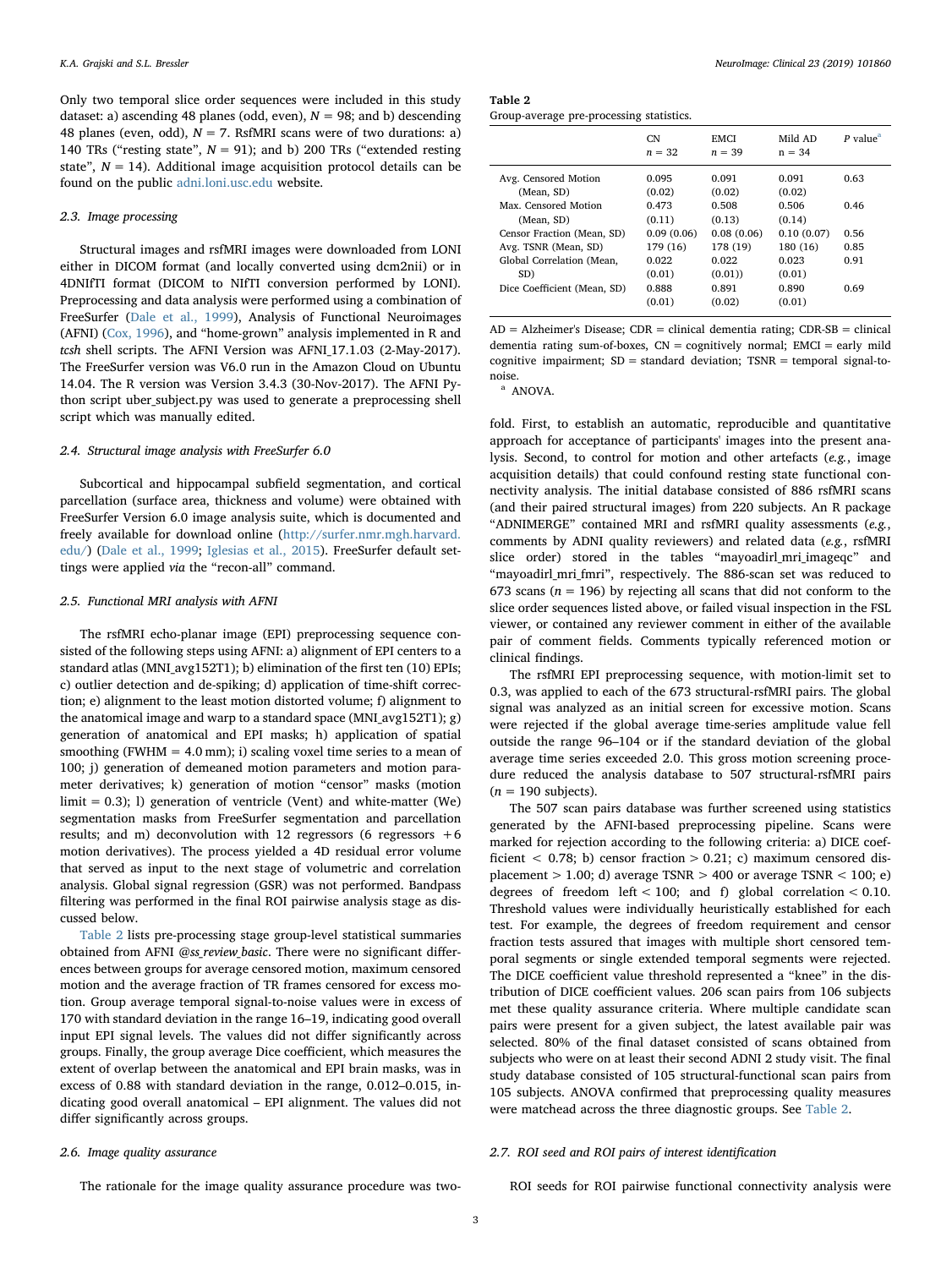identified by an hybrid a priori data-driven method. The procedure was applied independently in left and right hemispheres. To bootstrap the ROI seed selection procedure, FreeSurfer subcortical segmentations were used to define the global 3D bounding box for the hippocampus and MTL. A grid of 6 mm-spaced coordinates within the bounding box formed the input candidate ROI seed pool. Input candidate seeds were retained subject to the conditions that the mask for a 6 mm radius spatial sample (33 voxels) centered on the ROI seed was 100% contained within the global anatomical brain mask, and not > 50% overlap with either of the global ventricle or global white matter masks obtained during pre-processing. The qualifying set of 6 mm radius input ROI masks were summed (AFNI 3dMask) and visually inspected (Supplemental Fig. 2). For each subject and for each input ROI mask, the average time series was computed and retained using AFNI 3dmaskave.

To obtain candidate ROI pairs for analysis, we performed for each input candidate ROI the following group-level procedure. First, the average time series computed and stored in the preceding step, was used to compute the Fisher z-transformed Pearson correlation coefficient with every other voxel in the subject 4D image (AFNI  $3d$ fim +). Computation was restricted to those voxels contained within the global brain mask generated during AFNI baseline processing). Second, a group-level, one-way, three-factor (CN, MCI, Dementia) 3D ANOVA (AFNI 3dAnova) was conducted and the 3D volume of F statistics was retained. Third, a 3D cluster analysis (AFNI 3dclust) was performed on the F statistic 3D volume and for each qualifying cluster a candidate ROI mask of a 6 mm spatial sample located at the cluster center of mass was retained. Qualifying clusters were those with threshold F-statistic (F  $\geq$  3.086;  $p \leq .05$ , uncorrected) and minimum cluster size (N<sub>C</sub> = 20). These parameters were permissive by design. Fourth, only those candidate ROIs were retained for which the mask was 100% contained within the global brain mask (not including the brainstem and cerebellum) and did not have > 50% overlap with either the global ventricle or global white matter masks. Fifth, qualifying candidate ROI masks were visually inspected. Sixth, the ROI seed list was pruned to retain only those MTL ROI seeds (the anchor ROIs in ROI pairs of interest) that generated candidate ROIs through the F-statistical map analysis. Finally, individual subject average time series for the final Fstatistic map-driven ROI masks were computed and stored.

The above ROI identification procedure yielded ROI "pairs of interest" in which the anchor element in each ROI pair was a left (right) hemisphere MTL ROI. The second element (non-anchor) in each ROI pair was the corresponding F-statistic map-driven ROI whose position was determined by the data. For example, in an ROI pair of interest whose anchor element was in left MTL, the position of the second ROI could lie in ipsilateral or contralateral hemisphere, including MTL. For the left hemisphere, 22 MTL ROI seeds formed the anchor MTL element in 50 ROI pairs of interest (see Supplemental Fig. 3). For the right hemisphere, 38 MTL ROI seeds formed the anchor MTL element in 82 ROI pairs of interest (see Supplemental Fig. 4). A cluster analysis (AFNI 3dclust) of the sum of non-anchor ROI masks showed that they comprised a restricted subset of brain regions. For left hemisphere, there were 31 clusters with a maximum of three ROI masks in overlapping anatomical positions. For right hemisphere, there were also 31 clusters with a maximum of five ROI masks in overlapping anatomical positions. Findings in the present study described in detail below are with respect to these anchor MTL and non-anchor ROI pairs of interest.

#### 2.8. ROI time series quality assurance

The rationale for the ROI time series quality assurance procedure below is in response to the observation of anomalously large variances (compared to the total distribution of variances) in a small percentage (< 0.1%) of residual time series generated by the image processing stream. There was no obvious pattern of occurrence with respect to subject, diagnosis, or ROI. Individual ROI residual time series were

band-pass filtered (4th order Butterworth,  $f = \{0.01, 0.1\}$ ). The 3rd-130th (of the original 140 or 200 TRs) time series elements were retained as the candidate final ROI time series. A subject ROI time series was excluded from group-level analysis if any of the following conditions were true: a) the time series was constant; b) the time series standard deviation,  $\sigma$  > 20.0; or c) the fraction of time points with values greater than the outlier threshold θ exceeded 5%. The outlier threshold was set as  $θ = μ + 3σ$ , where μ was the time series average value, and σ the standard deviation. Threshold values were manually set and frozen prior to effects analysis. In limited testing following completion of effects analysis, relaxation of thresholds had no impact on reported results.

# 2.9. ROI pairwise correlation analysis

ROI pairs were subjected to group-level correlation analysis and ANOVA. The core statistical method was one-way, three-factor (clinical group) ANOVA, with post hoc t-tests applied pairwise (between factors) only for significant ANOVA tests. Correction for large-scale multiple testing was implemented through False Detection Rate (FDR) correction ([Benjamini and Hochberg, 1995](#page-11-1)) and permutation repeated measures  $(N = 5000)$  [\(Nichols and Holmes, 2002](#page-12-26); [Efron, 2010](#page-12-27); [Eklund](#page-12-28) et al., [2016\)](#page-12-28).

# 2.10. Assignment of anatomical position to an ROI coordinate

ROI seed coordinates were mapped to anatomical locations by analyzing the output of the AFNI whereami output. The AFNI whereami tool maps an input coordinate to anatomical position with respect to a multiplicity of atlases. To assign an anatomical label we used the "Focus Point", and "Within 2 mm" or "Within 4 mm" outputs from the Talairach-Tournoux, MNI (Macro Labels, N27), and MNI (Cytoarchitectonic Max Probability Maps) and checked for consistency. Results were visually confirmed.

# 3. Results

# 3.1. Cortical thinning in group-level mild AD-CN and AD-EMCI contrasts, but not in the EMCI-CN contrast

The effect of clinical category on cortical thinning was evaluated using one-way, three-factor ANOVA on estimates of cortical thickness from 34 cortical regions per hemisphere (68 total) (Supplemental Table 1; Supplemental Fig. 5). An FDR corrected ( $q = 0.1$ ,  $N = 68$  tests) ANOVA F statistic critical p value threshold,  $p_F^* = 0.032$ , identified 23 significant-tests. For significant ANOVA tests only, post hoc pairwise ttests were computed and FDR-corrected  $(q = 0.1, N = 23$  tests) per contrast and gave critical  $p$  value thresholds: EMCI-CN ( $p_{EMCI}$ )  $_{CN}$ <sup>\*</sup> = 0.006); mild AD-CN ( $p_{D, CN}$ <sup>\*</sup> = 0.037); and AD-EMCI ( $p_{D, CN}$  $_{EMCI}$ <sup>\*</sup> = 0.022). There were twenty-one significant mild AD-EMCI comparisons and fifteen significant mild AD-CN comparisons. Effect sizes, measured by Cohen's d, were in the range  $0.6 \le d \le 1.0$ . There were two significant positive EMCI-CN comparisons (left and right paracentral lobule). All mild AD-EMCI and mild AD-CN contrasts were negative. There were no significant negative EMCI-CN comparisons.

# 3.2. Subcortical volume changes in group-level mild AD-CN and mild AD-EMCI contrasts, but not in the EMCI-CN contrast

The effect of clinical category on subcortical volumes was evaluated using one-way, three-factor ANOVA on estimates of subcortical volumes from 8 cortical regions per hemisphere (16 total) (Supplemental Table 2; Supplemental Fig. 5). An FDR-corrected ( $q = 0.1$ ,  $N = 16$  tests) one-way three-factor ANOVA F statistic p value,  $p_F^* = 0.012$ , identified eight significant-tests. For the significant ANOVA tests only, post hoc pairwise *t*-tests were computed and FDR-corrected ( $q = 0.1$ ,  $N = 8$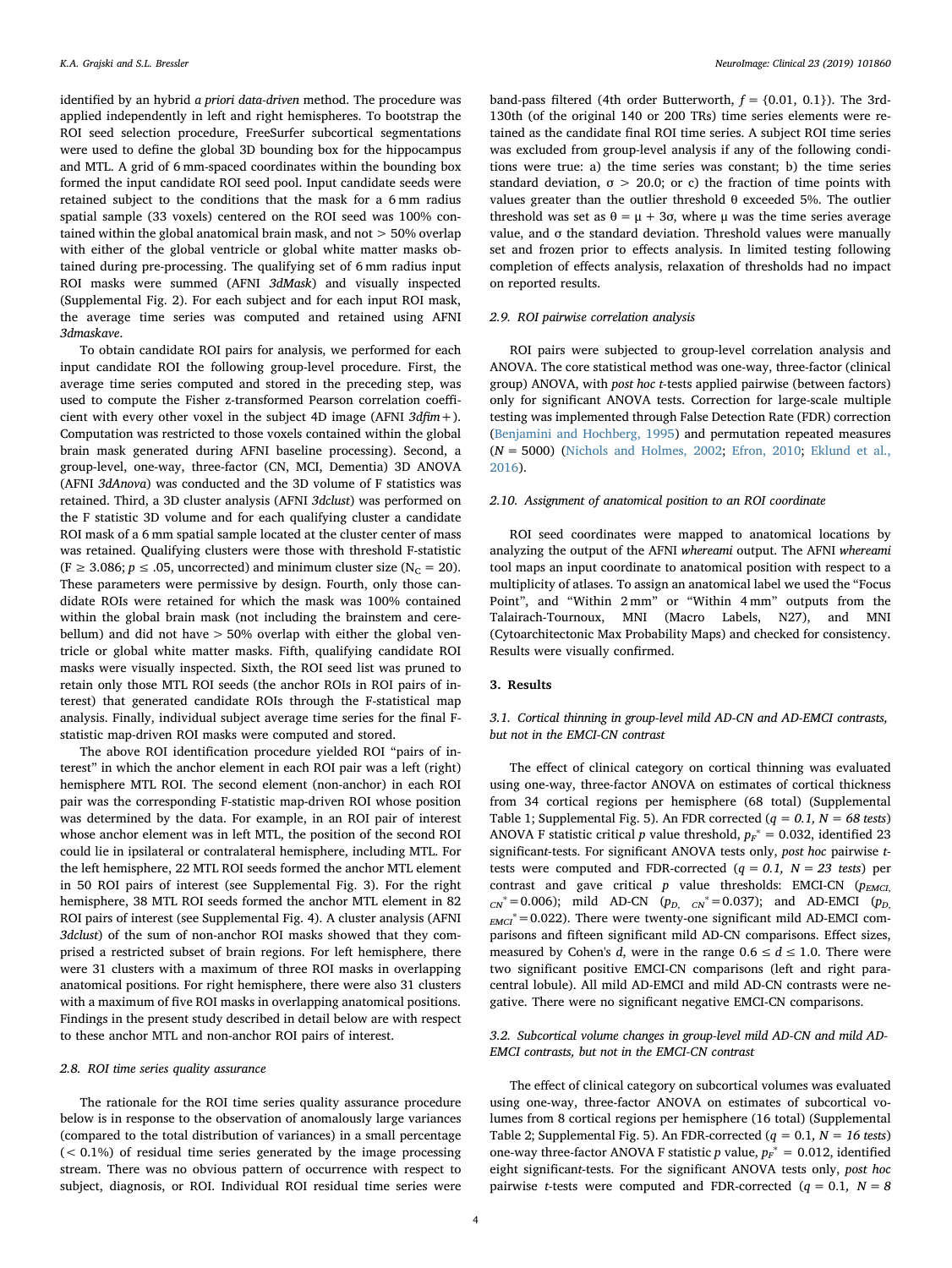tests) per contrast: mild AD-CN ( $p_{D, CN}^* = 0.004$ ); and mild AD-EMCI ( $p_{D, EMCI}^* = 0.031$ ). There were eight significant mild AD-CN contrasts; and six significant mild AD-EMCI contrasts. Cohen's d values were in the range  $0.3 \le d \le 1.1$ . All significant pairwise comparisons for ventricles (e.g., inferior lateral ventricle) were positive and all significant pairwise contrasts for subcortical structures (e.g., whole hippocampus) were negative. With an FDR rate  $q = 0.1$ , by design set to be liberal, no p value fell below the FDR-corrected value ( $N = 8$  tests) in the EMCI-CN contrast, which indicated no significant EMCI-CN comparisons.

# 3.3. Hippocampal subfield volume reduction in group-level mild AD-CN and mild AD-EMCI contrasts, but not the EMCI-CN contrast

Hippocampal subfields (11 per hemisphere) were analyzed similarly as above and all twenty-two ANOVA tests were significant, FDR corrected p value  $(q = 0.1, N = 22$  tests),  $p_F^* = 0.032$  (Supplemental Table 3). Post hoc pairwise t-tests detected twenty-two significant mild AD-CN comparisons ( $p_{D, CN}^* = 0.029$ ,  $N = 22$  tests), and eighteen significant AD-EMCI comparisons ( $p_{D,EMCI}^* = 0.077$ ,  $N = 22$  tests). Effect sizes, measured as Cohen's d, were at least "strong" and above, with left hemisphere effect scores uniformly higher than the right hemisphere (left:  $0.9 \le d \le 1.1$ ; right:  $0.7 \le d \le 0.86$ ). All significant AD-MCI and AD-CN hippocampal subfield pairwise contrasts were negative. For the MCI-CN contrast no  $p$  value was below the FDR-corrected value  $(q = 0.1, N = 22$  tests).

# 3.4. Significant pairwise ROI functional connectivity changes in the EMCI-CN group-level contrast

The effect of clinical category on group average ROI pairwise functional connectivity was evaluated using one-way, three-factor ANOVA in separate analyses for the left hemisphere (50 ROI pairs of interest comprising 50 hypotheses, or simultaneous tests) and for the right hemisphere (82 ROI pairs of interest comprising 82 simultaneous tests). For the left hemisphere, an FDR-corrected ( $q = 0.05$ ,  $N = 50$ tests) ANOVA F statistic critical p value threshold,  $p_F^* = 0.026$ , identified 28 significant-tests (Supplemental Table 4). For the significant ANOVA tests only, post hoc pairwise t-tests were computed and FDRcorrected ( $q = 0.05$ ,  $N = 28$  tests) independently per contrast: EMCI-CN  $(p_{MCI, CN}^* = 0.0168)$ ; mild AD-CN  $(p_{D, CN}^* = 0.0214)$ ; and mild AD-MCI  $(p_{D, MCI}^* = 0.0364)$ . Of the 28 significant ANOVA comparisons, there were ten significant post hoc MCI-CN t-test comparisons (post hoc pairwise *t*-test  $p < p_{EMCI, CN}^*$ ). Results are summarized in [Table 3](#page-4-0). Six of the ten EMCI-CN comparisons were positive (indicating hyperconnectivity) with Cohen's effect size  $d$ ,  $0.52 \le d \le 0.92$ . Four of the ten were negative (indicating hypoconnectivity) with Cohen's  $d$ , 0.52  $\leq d \leq$  0.79.

For the right hemisphere, an FDR-corrected ( $q = 0.05$ ,  $N = 82$  tests) ANOVA F statistic critical  $p$  value threshold,  $p_F^* = 0.0102$ , identified 17 significant MCI-CN comparisons (Supplemental Table 5). For the significant ANOVA tests only, post hoc pairwise t-tests were computed and FDR-corrected ( $q = 0.05$ ,  $N = 17$  tests) independently per contrast: EMCI-CN ( $p_{MCI, CN}^* = 0.027$ ); mild AD-CN ( $p_{D, CN}^* = 0.0034$ ); and mild AD-EMCI ( $p_{D, MCI}^* = 0.0278$ ). Of the 17 significant ANOVA comparisons, there were 13 significant post hoc EMCI-CN t-test comparisons (post hoc pairwise t-test  $p < p_{EMCI, CN}^*$ ). Results are summarized in [Table 4.](#page-5-0) Nine of the 13 EMCI-CN comparisons were positive (indicating hyperconnectivity) with Cohen's effect size d,  $0.45 \le d \le 0.95$ . Four of the 13 were negative (indicating hypoconnectivity) with Cohen's d,  $0.57 \leq d \leq 0.73$ .

# 3.5. Parcellation of functional connectivity changes of left MTL in the group-level EMCI-CN contrast

The positions of left MTL anchor ROI masks for significant ROI pairs of interest in the EMCI-CN contrast are shown in sagittal section ([Fig. 1](#page-6-0) (top)) and coronal section [\(Fig. 3](#page-7-0) (left)). Positions of the corresponding hypothesis testing.

rpothesis testing

<span id="page-4-0"></span>

|                                                                                                                                                                                                                                                                                                                                       |                      |                   | ANOVA (1-way, 3-levels)                   |        |         |                              |         | EMCI - CN post hoc t                         |      | AD - CN post hoc t         |                  | AD - EMCI post hoc t |                      |
|---------------------------------------------------------------------------------------------------------------------------------------------------------------------------------------------------------------------------------------------------------------------------------------------------------------------------------------|----------------------|-------------------|-------------------------------------------|--------|---------|------------------------------|---------|----------------------------------------------|------|----------------------------|------------------|----------------------|----------------------|
| Anatomical Region(s)                                                                                                                                                                                                                                                                                                                  |                      |                   | FDR $p^* = 0.026$ , $q = 0.05$ , $n = 50$ |        |         | Group Average Fisher Z Value |         | FDR $p^* = 0.0168$                           |      | FDR $p^* = 0.0214$         |                  | FDR $p^* = 0.0364$   |                      |
| MTL ROI                                                                                                                                                                                                                                                                                                                               | ROI                  |                   | p                                         | $P^*$  | š       | Й                            | Ð       | p                                            | d    | p                          | d                | p                    | ರ                    |
| ROI pair hyper-connectivity MCI vs CN                                                                                                                                                                                                                                                                                                 |                      |                   |                                           |        |         |                              |         |                                              |      |                            |                  |                      |                      |
| L: Uncus, BA36, Hipp (EC)                                                                                                                                                                                                                                                                                                             | L: BA38              | 11.3              | 0.00004                                   | 0.0000 | $-0.03$ | 0.18                         | 0.24    | 0.001                                        | 0.92 | 0.001                      | $^{0.1}$         | 0.1488               | 0.25                 |
| L: Hipp (CA, FD)                                                                                                                                                                                                                                                                                                                      | R: BA38              | 8.7               | 0.00034                                   | 0.0010 | 0.05    | 0.13                         | 0.23    | 0.0156                                       | 0.52 | 0.001                      | $\overline{5}$   | 0.0138               | 0.52                 |
| L: BA35, BA36, Hipp (SUB, CA)                                                                                                                                                                                                                                                                                                         | R: Uncus, BA28, BA36 | $\overline{2}$ .0 | 0.00145                                   | 0.0018 | $-0.04$ |                              | 0.04    |                                              | 0.83 | 0.0406                     |                  | 0.0162               |                      |
| L: Hipp (CA)                                                                                                                                                                                                                                                                                                                          | R: BA10, BA47        | 6.3               | 0.00252                                   | 0.0032 | $-0.08$ | 0.14<br>0.08                 | $-0.08$ |                                              | 0.66 |                            | $0.42$<br>$0.02$ | 0.0006               | 5.80<br>0.80<br>0.74 |
| L: BA27, Hipp (FD, CA, SUB)                                                                                                                                                                                                                                                                                                           | R:B A10, BA11        | 5.6               | 0489<br>0.00                              | 0.0056 | 0.00    |                              | $-0.04$ | $\frac{< 0.001}{0.0016}$<br>0.0016<br>0.0168 | 0.52 | 0.4716<br>0.1380           | $0.27$<br>$0.57$ | 0.0012               |                      |
| L: Uncus, BA36, BA28, Hipp (SUB)                                                                                                                                                                                                                                                                                                      | L: BA34              | 4.4               | 515<br>5                                  | 0.0188 | $-0.06$ | 0.08                         | 0.06    |                                              | 0.65 | 0.0096                     |                  | 0.3524               | 0.09                 |
| ROI pair hypo-connectivity MCI vs CN                                                                                                                                                                                                                                                                                                  |                      |                   |                                           |        |         |                              |         |                                              |      |                            |                  |                      |                      |
| L: Hipp (FD, CA, SUB), Ling. G.                                                                                                                                                                                                                                                                                                       | L + R: Precuneus     | 5.8               | 0.00424                                   | 0.0040 | 0.20    | 0.05                         | 0.09    | 0.0002                                       | 0.79 |                            | 0.63             | 0.2098               |                      |
| L: BA35, BA36, Hipp (SUB, CA)                                                                                                                                                                                                                                                                                                         | $L + R$ : Precuneus  | 4.6               | 0.01187                                   | 0.0122 | 0.21    | 0.08                         | 0.10    | 0.0034                                       | 0.68 |                            | 0.56<br>0.04     | 0.3586               |                      |
| L: BA28, BA35, Hipp (SUB, EC, CA)                                                                                                                                                                                                                                                                                                     | R: BA45, BA47        | 4.5               | 0.01291                                   | 0.0104 | 0.08    | $-0.05$                      | 0.07    | 0.0098                                       | 0.58 | 0.0050<br>0.0142<br>0.4490 |                  | 0.0040               | 0.19<br>0.05<br>0.64 |
| L: Caudate tail, Hipp (CA, FD)                                                                                                                                                                                                                                                                                                        | $L + R$ : ACC        | 3.8               | 0.02570                                   | 0.0260 | 0.12    | 0.01                         | 0.06    | 0.0016                                       | 0.71 | 0.0622                     | 0.38             | 0.1258               | 0.27                 |
| ACC = anterior cingulate cortex; AD = Alzheimer's disease; CA = comu ammonis; CN = cognitively normal; EC = entorhinal cortex; FD = dentate gyrus; FDR = false detection rate; Hipp = hippocampus; Ling. G.<br>lingual gyrus; MCI = mild cognitive impairment; MTL = medial temporal lobe; ROI = region of interest; SUB = subiculum. |                      |                   |                                           |        |         |                              |         |                                              |      |                            |                  |                      |                      |

Table 3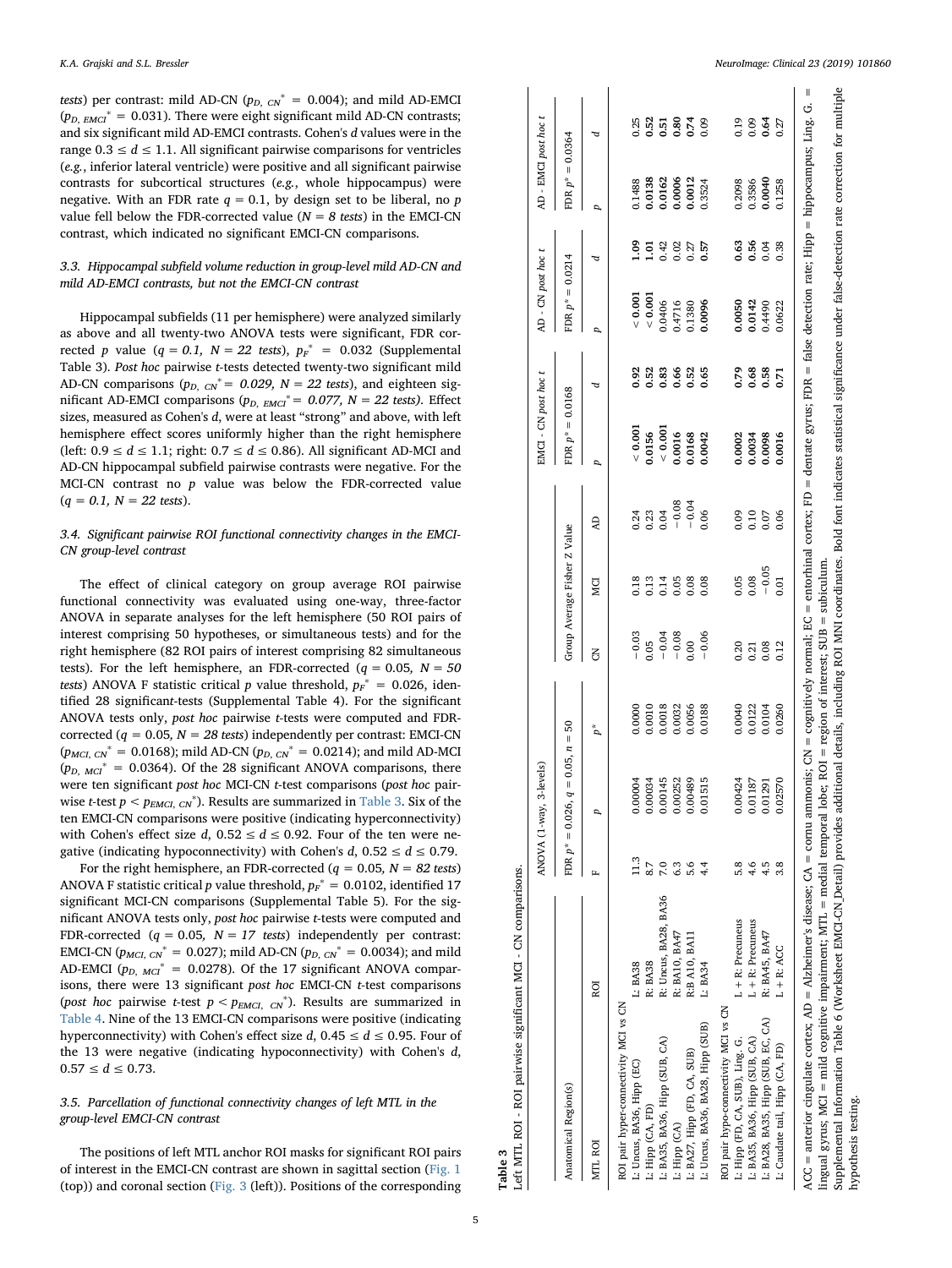<span id="page-5-0"></span>

|                                                                                                                                                                                                                        |                         |      | ANOVA (1-way, 3-levels)                    |        |                  |                              |          | EMCI - CN post hoc t |                  | AD - CN post hoc t |                | AD - EMCI post hoc t |                               |
|------------------------------------------------------------------------------------------------------------------------------------------------------------------------------------------------------------------------|-------------------------|------|--------------------------------------------|--------|------------------|------------------------------|----------|----------------------|------------------|--------------------|----------------|----------------------|-------------------------------|
| Anatomical Region(s)                                                                                                                                                                                                   |                         |      | $q = 0.05, n = 81$<br>FDR $p^* = 0.0102$ , |        |                  | Group Average Fisher Z Value |          | FDR $p^* = 0.027$    |                  | $FDR p^* = 0.003$  |                | $FDR p^* = 0.028$    |                               |
| MTL ROI                                                                                                                                                                                                                | ROI                     | LT.  | p                                          | $p^*$  | š                | MCI                          | <b>Q</b> | p                    | ರ                | p                  | д              | p                    | ъ                             |
| ROI pair hyper-connectivity MCI vs CN                                                                                                                                                                                  |                         |      |                                            |        |                  |                              |          |                      |                  |                    |                |                      |                               |
| R: Uncus, BA28, Hipp (CA, SUB)                                                                                                                                                                                         | L: Uncus, EC, BA38      | 11.6 | 0.00003                                    | 00000  | 0.12             | 0.04                         | 0.05     | 0.0000               | 0.95             | 00000              | 1.14           | 0.4620               | 0.02                          |
| R: BA36, Hipp (CA, FD)                                                                                                                                                                                                 | R: BA9, BA10            | 8.7  | 0.00032                                    | 0.0002 | $-0.05$          | 0.09                         | $-0.08$  | 0.0000               | 0.89             | 0.2916             | 0.14           | 0.0006               |                               |
| R: BA20, Uncus, Hipp (EC, SUB, CA)                                                                                                                                                                                     | $L + R$ : BA25., L: A11 | 7.8  | 0.00069                                    | 00004  | $-0.12$          | 0.04                         | $-0.05$  | 0.0000               | 0.91             | 0462               |                | 0.0116               |                               |
| R: BA27, Hipp (FD, CA)                                                                                                                                                                                                 | R: BA11, BA10           | 6.9  | 0.00152                                    | 0.0014 | $-0.04$          | 0.06                         | $-0.06$  | 0.0056               | 0.64             | 0.2870             | $0.42$<br>0.14 | 0.0000               |                               |
| R: Caudate, Hipp (CA, FD)                                                                                                                                                                                              | R: BA9, BA10            | 6.8  | 0.00163                                    | 0.0014 | $-0.08$          | 0.07                         | $-0.06$  | 0.0016               | $0.75$<br>$0.67$ | 0.3180             |                |                      |                               |
| R: Hipp (CA, SUB, FD)                                                                                                                                                                                                  | R: BA11, BA10           | 6.6  | 0.00204                                    | 0.0016 | $-0.05$          | 0.05                         | $-0.06$  | 0.0034               |                  | 0.3732             | 0.08           | 0.0004               |                               |
| R: Uncus, BA28, BA34, Hipp (EC)                                                                                                                                                                                        | R: BA44, BA45           | 6.5  | 0.00228                                    | 0.0036 | $-0.06$          | 0.08                         | 0.11     | 0.0024               | 0.70             | 0.0006             | 0.85           | 0.2704               |                               |
| R: BA35, BA36, Hipp (SUB, CA)                                                                                                                                                                                          | R: BA11                 | 5.4  | 0.00611                                    | 0.088  | $-0.09$          | 0.04                         | $-0.04$  | 0.0012               | 0.77             | 0901.0             | 0.31           | $0.0278$<br>$0.0016$ |                               |
| R: Uncus, BA34, Amyg, Hipp (EC)                                                                                                                                                                                        | R: BA11                 |      | 0.01134                                    | 0.0102 | $-0.01$          | 0.06                         | $-0.06$  | 0.0270               | 0.45             | 0.1468             | 0.26           |                      |                               |
| ROI pair hypo-connectivity MCI vs CN                                                                                                                                                                                   |                         |      |                                            |        |                  |                              |          |                      |                  |                    |                |                      |                               |
| R: BA30, Hipp (FD, CA)                                                                                                                                                                                                 | L: SMA                  | 7.0  | 0.00145                                    | 0.0010 | 0.12             | $-0.01$                      | 0.14     | 0.0020               | 0.73             | 0.3148             | 0.11           | 0.0016               | 0.75                          |
| R: Uncus, BA28, BA35, Hipp (EC)                                                                                                                                                                                        | $L + R$ : BA10          | 6.4  | 0.00232                                    | 0.0012 | $0.14$<br>$0.15$ | 0.03                         | $-0.03$  | 0.0088<br>0.0030     | 0.57             | 0.0002             | 0.81           | 0.0930               | $0.32$<br>$0.78$              |
| R: Amyg, Hipp (CA)                                                                                                                                                                                                     | R: BA38, BA21           | 5.9  | 0.00386                                    | 0.0052 |                  | 0.04                         | 0.17     |                      | 0.63             | 0.3686             | 0.08           | 0.0010               |                               |
| R: Hipp (CA, FD, SUB)                                                                                                                                                                                                  | $L + R$ : BA11          | 5.8  | 0.00405                                    | 0.0048 | 0.02             | $-0.10$                      | 0.02     | 0.0012               | 0.70             | 0.4836             | 0.01           | 0.0016               | 0.69                          |
| ACC = anterior cingulate cortex; AD = Alzheimer's disease; Amyg = amygdala; CA = cornu ammonis; CN = cognitively normal; EC = entorhinal cortex; FD = dentate                                                          |                         |      |                                            |        |                  |                              |          |                      |                  |                    | gyrus;         |                      | $FDR = false$ detection rate; |
| Hipp = hippocampus; EMCI = early mild cognitive impairment; MTL = medial temporal lobe; ROI = region of interest; SMA = supplemental motor area; SUB = subiculum.                                                      |                         |      |                                            |        |                  |                              |          |                      |                  |                    |                |                      |                               |
| Supplemental Information Table 6 (Worksheet MCI-CN Detail) provides additional details, including ROI MNI coordinates. Bold font indicates statistical significance under false-detection rate correction for multiple |                         |      |                                            |        |                  |                              |          |                      |                  |                    |                |                      |                               |
| hypothesis testing.                                                                                                                                                                                                    |                         |      |                                            |        |                  |                              |          |                      |                  |                    |                |                      |                               |

# Table 4<br>Right MTL ROI - ROI pairwise significant MCI - CN comparisons. Right MTL ROI - ROI pairwise significant MCI - CN comparisons.

6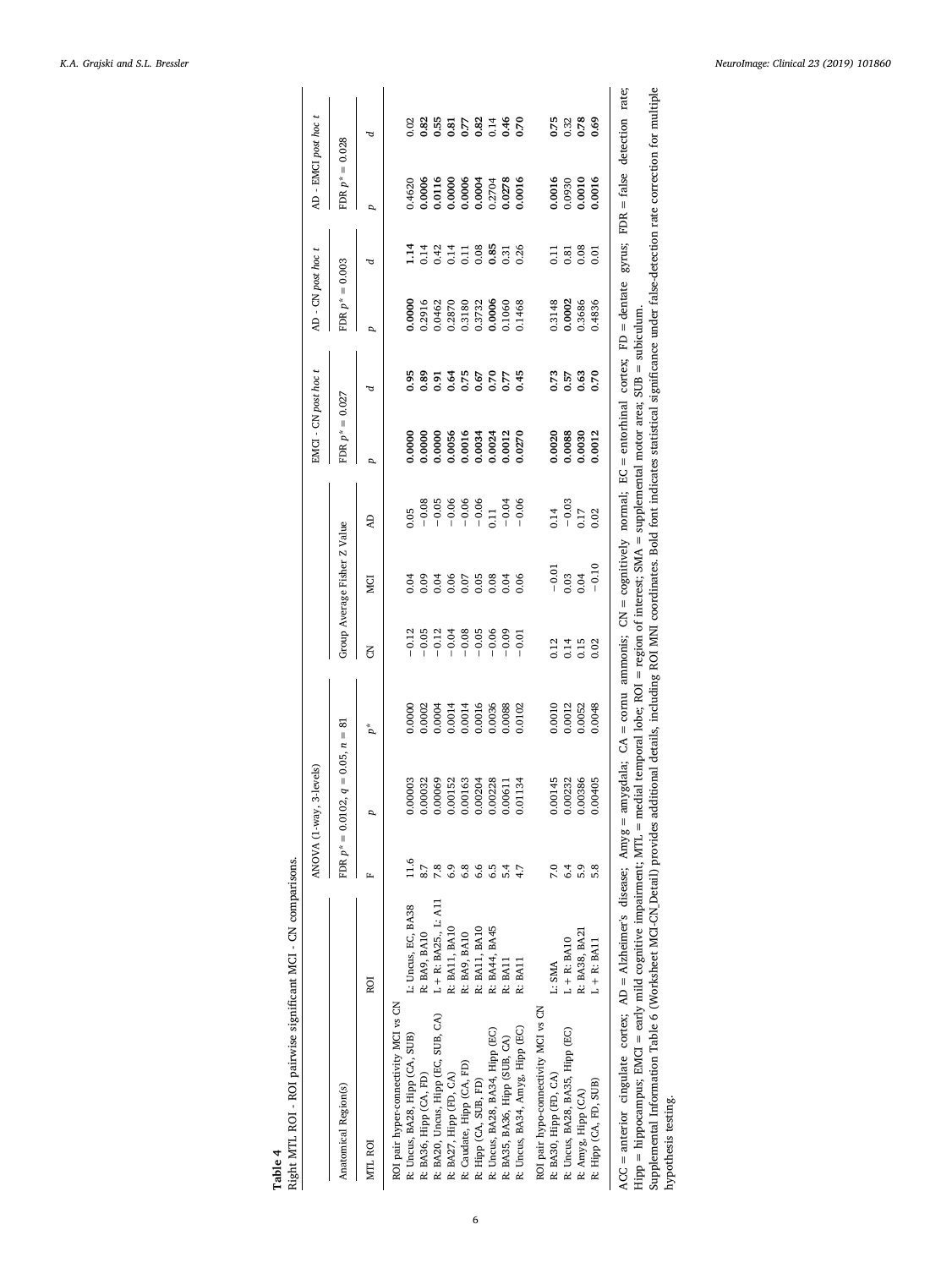<span id="page-6-0"></span>

Fig. 1. Position in the left hemisphere sagittal plane (4 mm stride) of anchor MTL ROI elements of significant ROI pairs of interest in the EMCI – CN contrast (top) and mild AD – CN contrast (bottom). Shown are ROI masks for the 6-mm radius volume centered at the ROI seed. In both contrasts, ROIs group in a ventral anterior subzone and a dorsal posterior subzone. There is progressive change that may correlate with disease progression. In the mild AD – CN contrast, there are more significant ROI pairs of interest collectively whose anchor MTL ROIs cover a larger extent of the MTL compared to EMCI – CN. In addition, there is an increase in the number of individual MTL ROIs that form multiple significant ROI pairs in which one pair is of type hypoC and the other hyperC. Positions of the ROI paired with each MTL ROI shown are summarized in [Table 3,](#page-4-0) their MNI coordinates are listed in Supplemental Tables 4 and 6, and corresponding image maps are shown Supplemental Figs. 6 and 7. The direction of ROI pair functional change is color-coded for hyperconnectivity (red), hypoconnectivity (blue), and simultaneous hyperconnectivity and hypoconnectivity (green). (For interpretation of the references to color in this figure legend, the reader is referred to the web version of this article.)

non-anchor paired ROIs are discussed next and shown in Supplemental Fig. 6. The spatial organization of the ten MTL anchor ROI masks was analyzed using AFNI 3dclust which identified three clusters oriented along a ventral-medial to dorsal-lateral axis in the left MTL. First, in the ventral medial cluster, in the area of the hippocampal head, the most medial anchor ROIs were positioned in the parahippocampal gyrus (uncus), and Brodmann Areas 35 and 36, and were ipsilaterally hyperconnected with a more rostral non-anchor ROI positioned in Area 34. More laterally in this cluster, anchor ROI positions progressively shifted to Area 28, hippocampus (subiculum and CA) and parahippocampal gyrus. Functional connectivity changes with paired nonanchor ROIs consisted of hyperconnectivity with ROIs in ipsilateral and contralateral Area 38, and hypoconnectivity with a contralateral ROI positioned laterally in Area 45 and 47.

A second cluster of MTL anchor ROI masks, lateral and dorsal to the ventral medial cluster, was positioned in its medial subregion in the hippocampus (subiculum, CA), and in its lateral subregion in the hippocampus (CA) in the region of the caudate tail and parahippocampal gyrus. The anchor ROI in this cluster was hyperconnected with its paired non-anchor ROI positioned in contralateral lateral Area 10 adjacent to Area 47.

Last, in the dorsal cluster of anchor ROI masks, its medial subregion was positioned in Area 36 and hippocampus (CA, FD, subiculum), and in its lateral subregion in hippocampus (CA) in the region of the caudate tail and parahippocampal gyrus. Functional connectivity changes in this subzone included: a) an anchor ROI hyperconnected with a contralateral non-anchor ROI positioned in lateral Area 10/11; b) an anchor ROI hypoconnected with a non-anchor ROI located in precuneus; c) an anchor ROI hypoconnected with a non-anchor ROI located in anterior cingulate cortex; and d) an anchor ROI simultaneously hyperconnected with a contralateral non-anchor ROI located in the region of uncus, Area 28 and 36, and hypoconnected with a non-anchor ROI located in precuneus.

In summary, in the left hemisphere, for the identified significant ROI pairs in the EMCI-CN contrast, the anchor MTL ROIs clustered

within focal subregions of entorhinal and perirhinal areas, hippocampus, and parahippocampal gyrus. The spatial pattern of functional connectivity changes with corresponding non-anchor ROIs suggested that MTL subzones were: a) ventrally, bilaterally hyperconnected, including uncus and Area 38; b) dorsally and laterally, simultaneously hyperconnected and hypoconnected with distinct non-overlapping contralateral lateral frontal cortical regions; and c) over an extended dorsal and lateral zone, hypoconnected with midline regions associated with anterior and posterior default-mode network (DMN) nodes.

# 3.6. Parcellation of functional connectivity changes of right MTL in the group-level EMCI-CN contrast

The position of right MTL anchor ROI masks for significant ROI pairs of interest in the EMCI-CN contrast are shown in sagittal section ([Fig. 2](#page-7-1) (top)) and coronal section [\(Fig. 3](#page-7-0) (left)). Positions of the corresponding non-anchor paired ROIs are discussed next and shown in Supplemental Fig. 7. The spatial organization of the 13 MTL anchor ROI masks was analyzed using AFNI 3dclust which identified two clusters oriented along a ventral-medial to dorsal-lateral axis. In the first cluster, near the head of the hippocampus, in its medial subregion, anchor ROIs were positioned in the uncus, and Areas 28, 34, 35 and 36. Anchor ROI positions in the middle and lateral subregions progressively shifted to the hippocampus (subiculum, FD and CA). Pairwise functional connectivity with corresponding non-anchor ROIs consisted of an interleaved pattern of hyperconnectivity and hypoconnectivity with small regions of overlap. In the medial subregion, immediately adjacent anchor ROIs were either hyperconnected with an ipsilateral lateral nonanchor ROI in Area 44 and 45, or hypoconnected bilaterally with a nonanchor ROI in Area 10 at the midline. In the middle subregion there was a zone of hypoconnectivity with an ipsilateral non-anchor ROI in the region of Area 38 and 21. Immediately lateral to this hypoconnected anchor ROI, were a pair of anchor ROIs that were hyperconnected with non-anchor ROIs positioned in contralateral uncus, Area 38 and 28. In the most lateral subregion, anchor ROIs were hyperconnected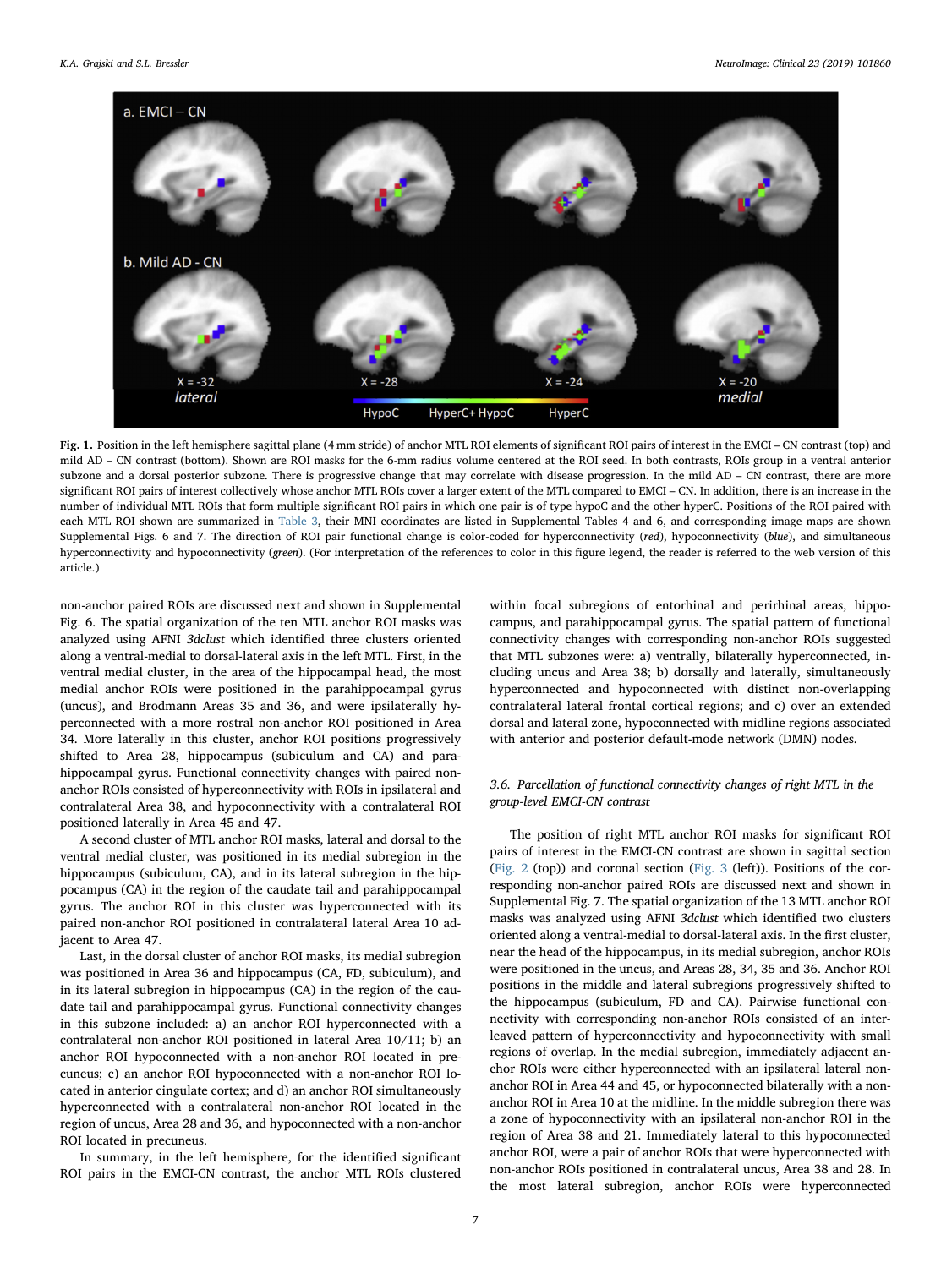<span id="page-7-1"></span>

Fig. 2. Position in the right hemisphere sagittal plane (4 mm stride) of anchor MTL ROI elements of significant ROI pairs of interest in the EMCI – CN contrast (top) and mild AD – CN contrast (bottom). Shown are ROI masks for the 6-mm radius volume centered at the ROI seed. In the EMCI - CN contrasts, but not the mild AD – CN, ROIs group in a ventral anterior subzone and a dorsal posterior subzone. In the mild AD – CN contrast, the dorsal posterior ROI cluster is not present, indicating that there may be a class of ROI pairwise functional connectivity changes that persist and those that are associated specifically with the CN to EMCI transition. Positions of the ROI paired with each MTL ROI shown are summarized in [Table 4,](#page-5-0) their MNI coordinates are listed in Supplemental Tables 5 and 6, and corresponding image maps are shown Supplemental Figs. 8 and 9. The direction of ROI pair functional change is color-coded for hyperconnectivity (red), hypoconnectivity (blue), and simultaneous hyperconnectivity and hypoconnectivity (green). (For interpretation of the references to color in this figure legend, the reader is referred to the web version of this article.)

<span id="page-7-0"></span>

Fig. 3. Coronal series showing the position of anchor MTL ROI elements of significant EMCI – CN contrast ROI pairs (a) and mild AD – CN contrast (b) ROI pairs. Shown are the anchor MTL ROI masks consisting of a 6-mm radius volume centered at the anchor MTL ROI seed. The direction of ROI pair functional change is colorcoded for hyperconnectivity (red), hypoconnectivity (blue), and simultaneous hyperconnectivity and hypoconnectivity (green). (For interpretation of the references to color in this figure legend, the reader is referred to the web version of this article.)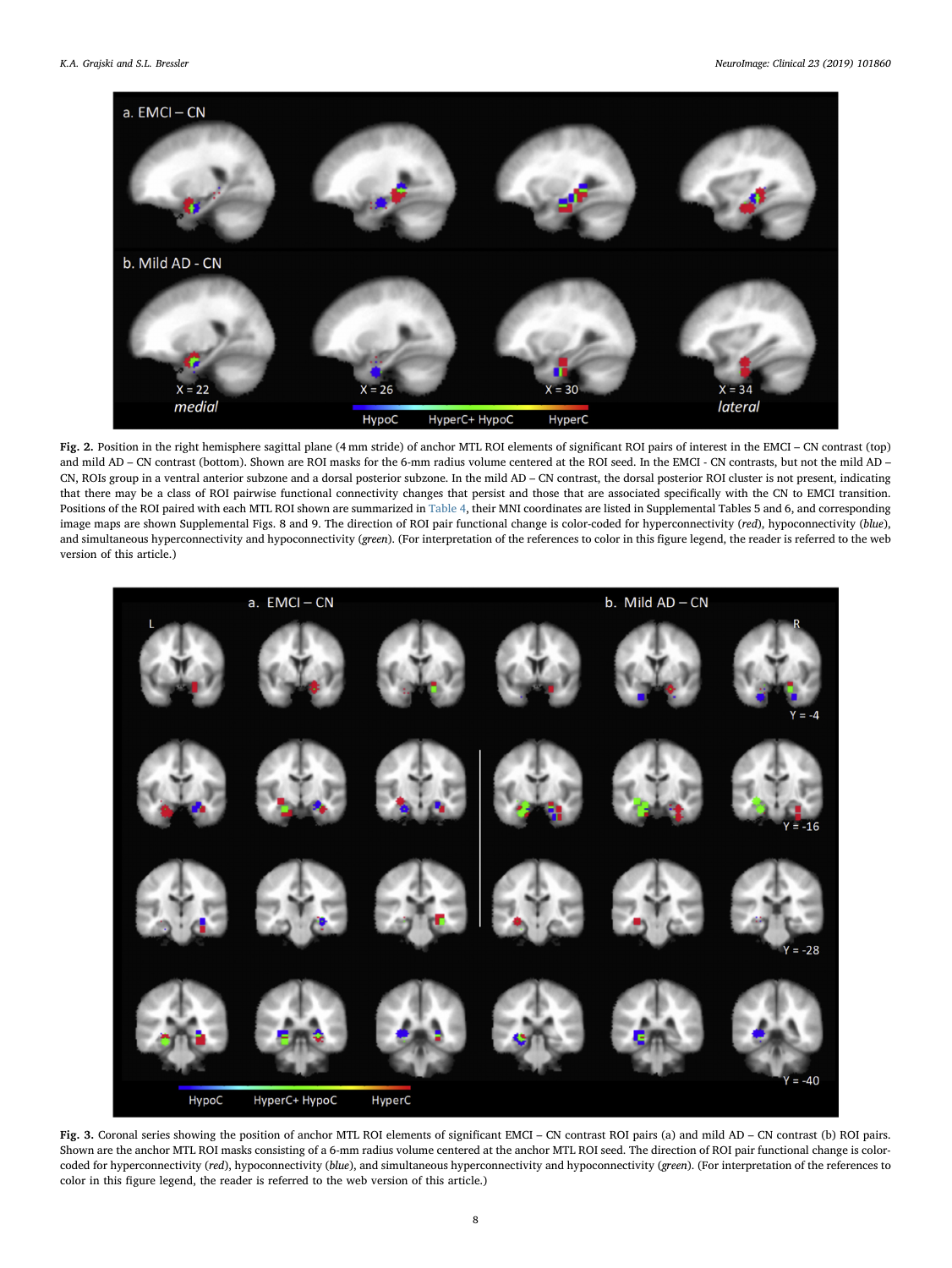bilaterally with a non-anchor ROI in the region of Area 11 and 25 at the midline.

The second cluster of anchor ROIs, dorsal to the first, was characterized by multiple immediately adjacent anchor ROIs with a distinct distribution of functional connectivity with corresponding non-anchor ROIs. In its medial extent, anchor ROIs in this cluster were positioned in Area 35, 36 and hippocampus (CA, FD, subiculum) and in its lateral extent in hippocampus (CA, FD) in the region of the caudate tail, but not parahippocampal gyrus. In the medial extent of this cluster of anchor ROIs, functional connectivity changes with non-anchor ROIs consisted of hyperconnectivity with an ipsilateral lateral ROI positioned in Area 10 and 11. In the lateral extent of this cluster of anchor ROIs, there was hyperconnectivity with an ipsilateral lateral non-anchor ROI whose position shifted to that of Area 9 and 10. In the medial subzone of this cluster of anchor ROIs, there was functional hypoconnectivity with a corresponding paired non-anchor ROI positioned in contralateral supplemental motor area (SMA) and in its lateral extent hyperconnectivity bilaterally with a non-anchor ROI positioned in Area 11 at the midline.

In summary, in the right hemisphere in the transition from CN to EMCI, the spatial pattern of pairwise functional connectivity changes between anchor MTL and non-anchor ROIs suggests that MTL subzones were: a) ventrally, hyperconnected with contralateral uncus and Area 38 and hypoconnected with ipsilateral anterior Area 38; b) hyperconnected with ipsilateral lateral frontal cortex; and c) hypoconnected with frontal cortical zones at the midline in regions adjacent to or associated with anterior DMN midline nodes.

# 3.7. Significant pairwise ROI functional connectivity changes in the mild AD-CN group-level contrast

In the left hemisphere, an ROI pair was significant for functional connectivity changes in the mild AD-CN contrast for post hoc pairwise ttest critical p value threshold less than the FDR-corrected,  $p_{D, CN}$  = 0.0214, ( $q = 0.05$ ,  $N = 28$  tests). There were 21 significant mild AD-CN comparisons (Supplemental Tables 4 and 6). The MTL anchor ROI mask positions are shown in [Fig. 1](#page-6-0) (bottom) and [Fig. 3](#page-7-0) (right), and non-anchor ROI mask positions are shown in Supplemental Fig. 8. Comprising the 21 significant comparisons were: a) nine hyperconnected pairs, Cohen's d,  $0.52 \le d \le 0.86$ , median = 0.75; and b) 12 hypoconnected pairs, Cohen's d,  $0.7 \le d \le 0.86$ , median = 0.64. There were more than twice as many mild AD-CN significant comparisons  $(N = 21)$  as there were EMCI-CN significant ROI comparisons  $(N = 10)$ . There were 1.5 times as many hyperconnected ROI pairs ( $N_{AD-CN}$  = 9 vs  $N_{EMCI-CN}$  = 6) and 3.0 times as many hypoconnected ROI pairs ( $N_{AD-CN}$  = 12 vs  $N_{EMCI}$ - $_{CN}$  = 4). Six of the nine significant hyperconnected and ten of the twelve significant hypoconnected ROI pairs were not significant in the EMCI-CN contrast. Despite the increase in numbers of significant ROI pairs, the overall spatial organization of MTL ROI positions was similar to that of the EMCI-CN contrast. The greater number of co-located anchor ROIs preferentially distributed in the ventral medial and dorsal lateral ROI clusters.

A striking feature in the mild AD-CN contrast was individual anchor MTL ROIs which formed multiple significant ROI pairs. Fourteen left hemisphere MTL ROIs comprised the anchor ROI in 21 significant ROI pairs. This was compared to nine MTL anchor ROIs that formed 10 significant ROI pairs in the EMCI-CN contrast. In the mild AD-CN contrast, six MTL ROIs comprised the anchor element in two significant ROI pairs. The most common combination (four of six) was one hyperconnected pair and one hypoconnected pair. For example, an anchor ROI in ventral MTL (Area 35) was hyperconnected with a non-anchor ROI located contralateral Area 38 and simultaneously hypoconnected with a non-anchor ROI in the region of the orbital gyrus at the midline. As a second example, an anchor ROI in the dorsal MTL in hippocampus (CA) was hyperconnected with a contralateral non-anchor ROI located in the region of uncus and entorhinal cortex, and simultaneously

hypoconnected with a non-anchor ROI in contralateral lateral inferior temporal gyrus. In the single case of an anchor MTL ROI having two hypoconnections, an anchor ROI positioned in hippocampus (CA) adjacent to the parahippocampal gyrus, was hypoconnected with a nonanchor ROI located in precuneus at the midline and hypoconnected with a non-anchor ROI located in the contralateral lateral frontal cortex in Area 45 immediately adjacent to Area 47. Last, in the single case of an anchor MTL ROI having two hyperconnections, an anchor ROI positioned in the region of Areas 28, 25, 36 and uncus, was bilaterally hyperconnected with a non-anchor ROI located in Area 38.

In the right hemisphere, ROI pairwise tests were significant for functional connectivity changes in the AD-CN contrast with a post hoc pairwise *t*-test critical *p* value threshold less than the FDR-corrected,  $p_D$  $_{CN}^*$  = 0.0034, (q = 0.05, N = 17 tests). There were six significant comparisons (Supplemental Tables 5 and 6). The MTL anchor ROI mask positions are shown in [Fig. 2](#page-7-1) (bottom) and [Fig. 3](#page-7-0) (right) and the paired non-anchor ROI mask positions are shown in Supplemental Fig. 9. Four of the six AD-CN comparisons were positive indicating hyperconnectivity with Cohen's effect size  $d$ , 0.7  $\leq$   $d \leq$  1.14. Two of these four significant comparisons were also significant in the EMCI-CN contrast, indicating persistence of effect with disease progression: hyperconnectivity with contralateral uncus; and hyperconnectivity with ipsilateral Area 44 and 45. Two of these four significant comparisons were not significant in the EMCI-CN contrast with the following characteristics: a) both MTL anchor ROIs were positioned in the region of the head of the hippocampus, entorhinal cortex and uncus; b) one (dorsal) was hyperconnected with a contralateral non-anchor ROI located in lateral Area 10; and c) the other (ventral) was hyperconnected with an ipsilateral non-anchor ROI located in medial Area 11 (nearly at the midline). Last, for two of the six significant mild AD-CN ROI pairs, neither of which was significant in the EMCI-CN comparison, the pairwise functional connectivity change was hypoconnectivity (Cohen's  $d$ , 0.77  $\leq d \leq$  0.81). The anchor ROIs in these pairs were positioned in the region of the head of the hippocampus, entorhinal cortex and uncus. One (dorsal) was hypoconnected with a non-anchor ROI located in Area 10 at the midline; the other (ventral) was hypoconnected with a nonanchor ROI located in ipsilateral lateral A10 adjacent to A46.

Summarizing left and right hemisphere jointly, the spatial pattern of functional connectivity changes from CN to mild AD reflected a combination of consolidation, progression, and reversion of the changes observed in the CN to MCI contrast. First, there were not anchor ROIs positioned in additional MTL subzones. Second, additional significant ROIs in the mild AD-CN contrast clustered preferentially in the region of the head of the hippocampus, entorhinal cortex and uncus, compared to the wider distribution in the EMCI-CN contrast. Third, significant mild AD-CN non-anchor ROIs were positioned within similar cortical regions (e.g., lateral frontal cortex, midline regions) as in the EMCI-CN contrast or in additional regions (e.g., right inferior temporal cortex). Last, a combination of reversion and consolidation was evident in the absence in right hemisphere in the mild AD-CN contrast of the more dorsal cluster of ROIs present in EMCI-CN contrast.

# 3.8. EMCI-CN functional connectivity changes may persist or revert in the group-level mild AD-CN contrast

In the mild AD-CN contrast there were functional connectivity changes that persisted or were transient compared to the EMCI-CN contrast. In the left hemisphere for three of six EMCI-CN hyperconnected ROI pairs and for two of four EMCI-CN hypoconnected ROI pairs, the functional connectivity change persisted or was amplified in the mild AD-CN contrast. In the right hemisphere, however, only two of nine EMCI-CN hyperconnected ROI pairs and for one of four EMCI-CN hypoconnected ROI pairs, did the functional connectivity change persist. Examples of persistent effects included: a) left MTL and its ipsilateral and contralateral hyperconnectivity with Area 38; b) left MTL hypoconnectivity bilaterally with anterior cingulate cortex and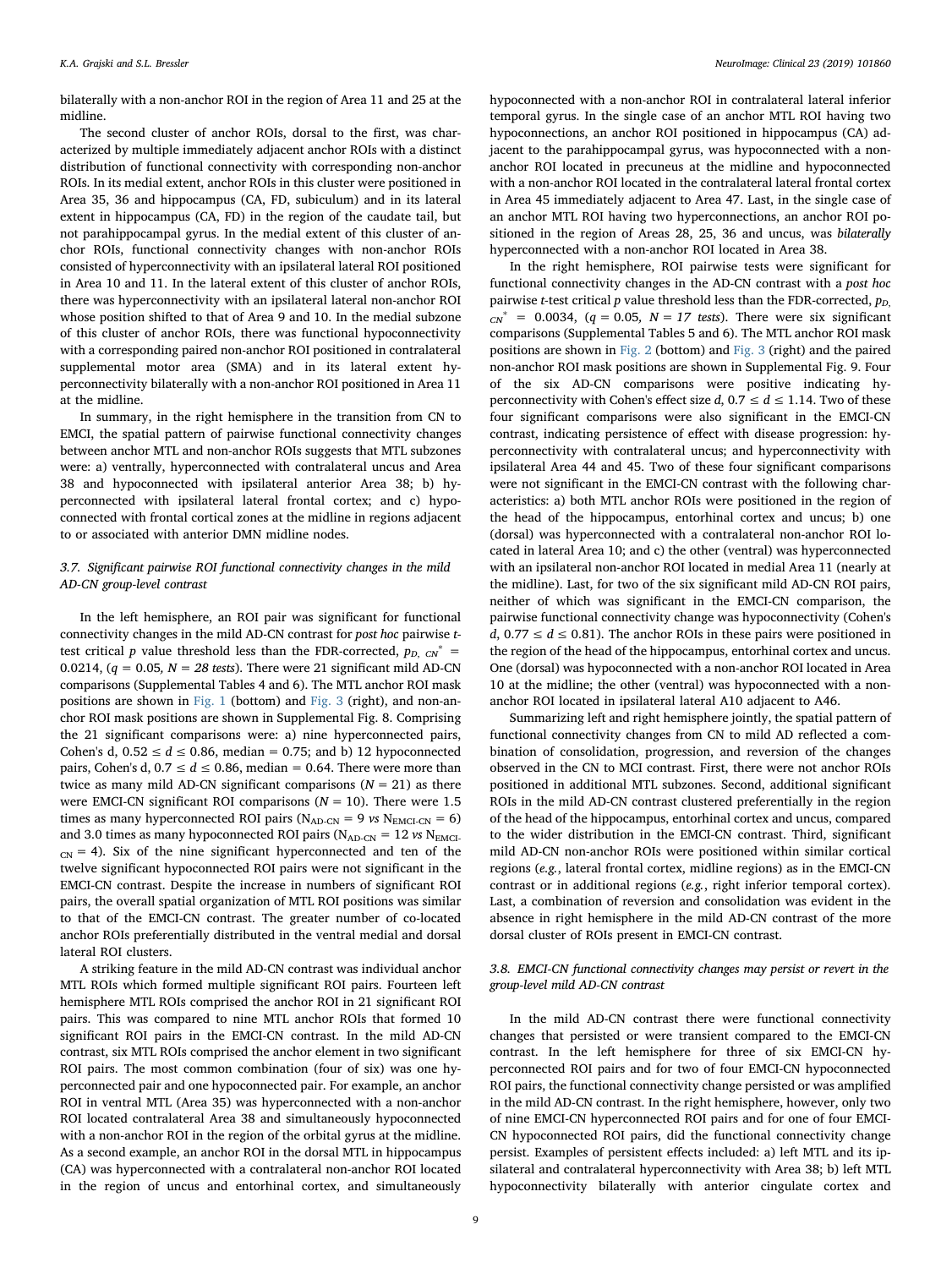precuneus; and c) right MTL hypoconnectivity bilaterally with Area 10 at the midline. Of the set of ROI pairs with persistent functional connectivity changes in the EMCI-CN and mild AD-CN contrasts, only one ROI pair was monotone, i.e., significant in all three contrasts EMCI-CN, mild AD-CN, and mild AD-EMCI. For this progressively hyperconnected ROI pair, the MTL ROI element was positioned in left MTL in the region of Areas 28, 35, 36 and uncus, and the second element was in a contralateral region with focal point in Area 38. In contrast, for three of six hyperconnected and for two of four hypoconnected significant EMCI-CN ROI pairs in the left hemisphere, and in all but three of 13 significant ROI pairs in the right hemisphere, the changes reversed course such that there was no significant difference in the mild AD-CN contrast.

In summary, there were monotonic and non-monotonic, transient and persistent changes in functional connectivity between the identified ROI pairs in the mild AD-CN contrast compared with the EMCI-CN contrast. The enduring changes observed across the CN, EMCI and mild AD progression include mutual bilateral hyperconnectivity between MTL and Area 38, and hypoconnectivity of left and right MTL with anterior and posterior regions immediately adjacent to or associated with midline DMN nodes.

# 3.9. Sensitivity analysis

In preliminary studies, we assessed by spot-checking the sensitivity of the detection of statistically significant (one-way, three-factor ANOVA ROI pair) functional connectivity comparisons to changes in preprocessing parameters. The results reported in this study were obtained with FWHM = 4.0 mm spatial smoothing in the AFNI preprocessing stage. Smoothing with FWHM = 6.0 mm or FWHM = 8.0 mm and FDR  $q = 0.05$ , eliminated the observation of significant ANOVA trials. In such cases, we did not proceed to the 5000 permutation repeated measures test (although we observed anecdotally using a 1000 permutation repeated measures test that a few significant tests were observed). Similarly, present results were obtained using an ROI defined as the 6.0 mm radius volume centered at a given source or target ROI seed. Expansion to an 8.0 mm radius volume eliminated the observation of significant ANOVA tests. In any of the above tests, when we relaxed the FDR q value, for example, to  $0.05 \le q \le 0.20$ , progressively greater numbers of significant ANOVA tests were observed. These preliminary observations drove the decision to proceed with  $FWHM = 4.0$  mm and ROI volume radius =  $6.0$  mm where, with a conservative FDR  $q = 0.05$ .

We assessed the reproducibility of the reported results under repeated measures with different random number generator seeds in the 5000-trial permuted repeated measures. We completed two additional 5000-trial runs for the left hemisphere data and found that for the MCI-CN contrast (the only contrast analyzed in detail) there were comparable numbers of significant-tests and same, adjacent or overlapping ROI pairs with comparable F statistic values to those reported here. The remaining pairs were typically in positions adjacent to or overlapped those reported.

We determined the impact of an even more conservative FDR value  $q = 0.01$  on the reported pairwise ROI functional connectivity results. For the left hemisphere, the FDR corrected F statistic  $p$  value was  $(p_F^* < 0.0018)$  and there remained nine significant ANOVA tests. For the significant ANOVA tests only, post hoc pairwise t-tests were computed and FDR-corrected ( $q = 0.01$ ,  $N = 9$  tests) independently per contrast:  $p_{EMCI, CN}^* = < 0.0001$ ;  $p_{D, CN}^* = 0.0052$ ;  $p_{D, EMCI}^* = 0.0014$ . There were no significant hypoconnected ROI pairs. There were two significant hyperconnected EMCI-CN pairs and these are shown in [Table 3](#page-4-0) marked with an asterisk. For the right hemisphere, the FDR corrected F statistic p value was ( $p_F^* < 0.0006$ ) and there remained five significant ANOVA tests. For the significant ANOVA tests only, post hoc pairwise *t*-tests were computed and FDR-corrected ( $q = 0.01$ ,  $N = 5$ tests) independently per contrast:  $p_{EMCI, CN}^* =$  < 0.0001;  $p_{D, CN}^*$  =

0.0018;  $p_{D,EMCI}^* = 0.0008$ . There were no significant hypoconnected ROI pairs. There were three significant hyperconnected EMCI-CN pairs and these are shown in [Table 4](#page-5-0) marked with an asterisk. In summary, the impact of an even more conservative FDR value  $q = 0.01$  on reported EMCI-CN significant comparisons is that the finding of hypoconnected ROI pairs is not conserved; the finding of hyperconnected ROI pairs is conserved. For the mild D-CN contrast, findings are confirmed, although with reduced numbers, in that there remain significant comparisons in left and right hemisphere representing hyperconnected ROI pairs and hypoconnected ROI pairs.

# 4. Discussion

We report evidence of disruption of task-free resting state network functional connectivity in rsfMRI specifically involving MTL across Alzheimer's Disease stages (CN, EMCI, mild AD). An anatomically bootstrapped, data-driven procedure identified statistically significant comparisons in resting state functional networks having edges where one node was in the MTL and the other was at anatomical locations which from post hoc analysis corresponded with DMN nodes. The disruptions in functional connectivity presented as a non-monotonic complex of transient and persistent changes in hypo- and hyper-connectivity. Thus, the effect of Alzheimer's Disease progression on functional connectivity involving MTL is more complex than uniformly monotonic loss or gain of functional connectivity. We further compared and contrasted rsfMRI functional connectivity analysis with results of an automated analysis of standard (1 mm) structural T1 MRI which estimated subcortical structural volume reduction, hippocampal subfield volume reduction, and cortical thinning. Notably, in the EMCI-CN contrast, functional connectivity changes involving MTL anchor ROI and non-anchor ROI pairs were detected where evidence of neurodegeneration was not detected in hippocampus, hippocampal subfields, or in any cortical region, MTL or otherwise.

# 4.1. Structural imaging findings provide an important control for functional connectivity findings

In the event that the present study had reported rsfMRI results only, there would be a valid argument that the measured changes were merely a reflection of mechanisms or pathologies extrinsic to MTL, themselves originating in or reflected into the regions corresponding to non-anchor ROIs, and that the MTL had normal function. For that reason, it was important to evaluate neurodegeneration in MTL as well as the cortical regions corresponding to the non-anchor ROIs. A key structural MRI finding in Alzheimer's Disease is cortical atrophy (thinning and volume loss) that correlates with symptom severity and has a demonstrated diagnostic and prognostic value ([Braak and Braak, 1991](#page-12-29); [Fan et al., 2008](#page-12-30); [Davatzikos et al., 2009;](#page-12-31) [Lerch et al., 2005;](#page-12-32) [Jack et al.,](#page-12-20) [2008;](#page-12-20) [Dickerson et al., 2009;](#page-12-33) [Misra et al., 2009;](#page-12-34) [Miller-Thomas et al.,](#page-12-35) [2016\)](#page-12-35). This finding was reproduced here (Supplemental Table 1) and served as an important group-level control for functional connectivity analysis. We hypothesized that the anatomical locations of the cortical ROIs observed in our functional connectivity analysis would correspond with previously demonstrated spatial patterns of cortical thinning. Indeed, the anatomically boot-strapped data-driven method employed in the present study identified significant EMCI-CN cortical ROI anatomical positions in areas known to be most vulnerable to cortical thinning. These included the rostral medial temporal cortex, temporal pole and superior frontal regions, but not the inferior temporal cortex. Significant functional connectivity changes involving inferior temporal cortex were however observed in the mild AD-CN contrast. Through evaluation of available standard FreeSurfer cortical thickness outputs – which included regions that incorporate and did not incorporate nonanchor ROIs - and observing the expected mild AD-CN effects, but not EMCI-CN effects, provides evidence in support of observed functional connectivity changes reflecting at least in part mechanisms intrinsic to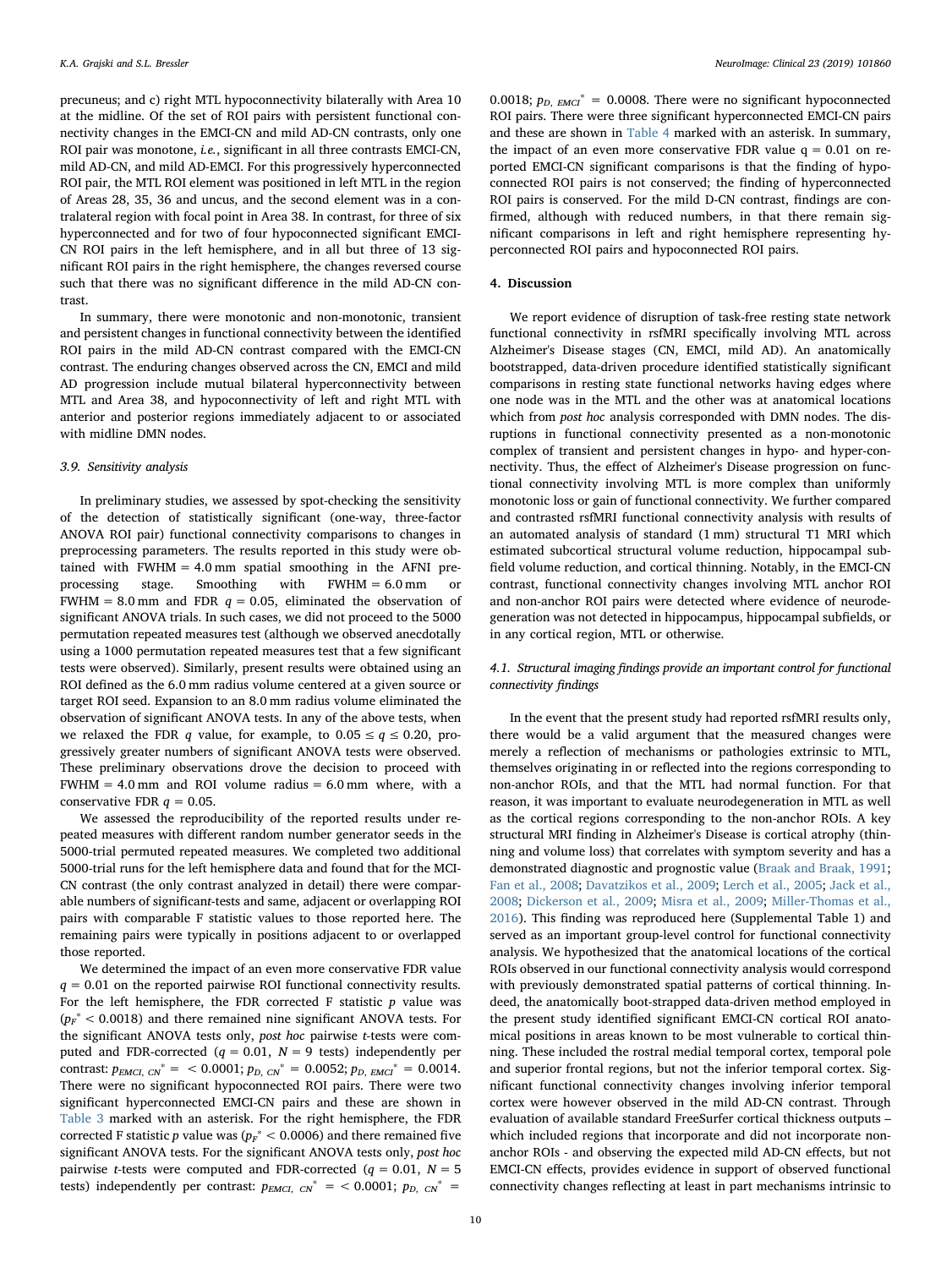MTL (and that are pre-threshold for detection as volumetric changes).

The present study also reproduces key findings of hippocampal volume and hippocampal subfield volume loss with Alzheimer's Disease progression (Hyman, et al., 1984; [Braak and Braak, 1991](#page-12-29); [Jack et al.,](#page-12-36) [1992, 1998](#page-12-36); Schuff [et al., 2009;](#page-12-37) [Boutet et al., 2014](#page-11-2); [Sorensen et al.,](#page-12-38) [2016;](#page-12-38) [Wolk et al., 2017](#page-12-39)). The confirmation of expected significant volume loss and significant functional connectivity changes in the mild AD-CN contrast provides a control for the present EMCI-CN and mild AD-CN findings.

The absence of significant reduction in whole hippocampus volume and hippocampal subfield volumes in the EMCI-CN contrast reported above is with respect to a widely available benchmark: up-to-date automated analysis (FreeSurfer) of research quality T1-weighted scans  $(1.0 \times 1.0 \times 1.0 \text{ mm}^3)$ . We do not conclude that there are no morphometric changes taking place contemporaneously with the CN to MCI transition. [Wolk et al. \(2017\),](#page-12-39) analyzed high resolution  $(-0.4 \times 0.4 \times 2 \text{ mm}^3)$  T2-weighted MRI scans orthogonal to the long axis of the hippocampus at autopsy. They reported significant grouplevel reduction of MTL subfield volumes (e.g., Area 35, perirhinal cortex) in the CN to EMCI transition where whole hippocampus volumes were not significantly different. In a feasibility study of an in vivo approach, [Boutet et al. \(2014\)](#page-11-2) used 7T MRI to detect hippocampal subfield volume changes in an AD–CN contrast. These studies, together with present results, indicate the potential of dual functional and highresolution morphometric biomarkers for detecting the earliest stages in the Alzheimer's Disease pathophysiology.

#### 4.2. Comparison to prior work

With respect to our functional connectivity findings, there are several published reports of particular relevance ([Greicius et al., 2004](#page-12-7); [Jones et al., 2011](#page-12-5); [Brier et al., 2012](#page-12-13); [Ward et al., 2014;](#page-12-15) [Dillen et al.,](#page-12-17) [2017\)](#page-12-17). [Greicius et al. \(2004\)](#page-12-7) performed a pairwise group-level (healthy control ( $N = 14$ ) vs very mild or mild Alzheimer's Disease ( $N = 13$ )) independent components analysis (ICA) and ROI analyses of steadystate DMN connectivity during a simple sensorimotor task in a cohort drawn from the Washington University Alzheimer's Disease Research Center. Key findings were: a) prominent bilateral coactivation of the hippocampus with DMN in both clinical groups; and b) disruption of hippocampal – PCC connectivity in the Alzheimer's Disease group. [Dillen et al. \(2017\)](#page-12-17) performed a within-group and between-group analysis of hippocampus and DMN node functional connectivity analysis in a cohort drawn from an outpatient population at the Memory Clinic Cologne Julich (healthy control  $(N = 25)$ , subjective cognitive decline (SCD) ( $N = 28$ ); and prodromal Alzheimer's Disease ( $N = 25$ )). Significantly, they reported a decoupling of hippocampus with posterior cortical DMN nodes in both SCD and prodromal Alzheimer's Disease groups.

Brier, et al., (2012) performed a cross-sectional analysis of five taskfree resting state networks (RSN), including DMN, in a cohort drawn from the Knight Alzheimer's Disease Research Center at Washington University in St. Louis. Subjects were assigned to one of three groups according to CDR scores 0 (cognitively normal,  $N = 386$ ), 0.5 (very mild AD,  $N = 91$ ), and 1.0 (mild AD,  $N = 33$ ). The study reported summary measures of intranetwork and internetwork steady-state correlation structure based on Fisher z-transformed pairwise Pearson correlation analysis of ROI seed-based average time series. While not uniformly statistically significant, the conclusion was that there was group-level progressive loss of intranetwork and internetwork connectivity. The study also reported results of the effect of clinical group (CN, MCI, Alzheimer's Disease) on ROI pair-wise functional connectivity between PCC and eight other DMN nodes. For two ROI pairs (PCC – medial prefrontal cortex; PCC –left inferior temporal lobe) there was a statistically significant reduction of connectivity in the CDR 0.5 group compared to the CDR 0 group. Present results confirm the Brier, et al. observation of ROI pair-wise functional connectivity loss in the MCI-CN comparison. They also extend the Brier, et al. results. First, where Brier, et al., utilized a single ROI seed to estimate midline DMN structures (e.g., PCC, thalamus), the present study utilized an anatomically bootstrapped data-driven method that identified distinct left and right ROI seeds in these structures. The result was a more finegrained ROI pair-wise analysis which led to the observation of widespread left- and right-hemispheric MTL hyperconnectivity ventrally together with disconnection with midline DMN and DMN coactivated regions. Second, by design, the present study included hippocampus and other MTL structures in the analysis and presented evidence that these structures are involved in the loss of functional connectivity in the MCI-CN comparison.

[Jones et al. \(2011\)](#page-12-5) performed group-level functional connectivity analyses of task-free steady-state DMN connectivity in cohorts drawn from the Mayo Clinic Alzheimer's Disease Research Center and Mayo Clinic Study of Aging. Age-related changes in DMN functional connectivity were analyzed using an ICA approach in a cognitively normal cohort ( $N = 341$ ). The age-related changes consisted of differential effects in anterior and posterior DMN connectivity: a) anterior DMN showed both increases and decreases in connectivity within the frontal lobe; and b) posterior DMN showed a pattern of predominantly but not exclusively decreases in connectivity. An age-matched CN and Alzheimer's Disease group analysis using both ICA and seed-based ROI approaches concluded that DMN connectivity changes in Alzheimer's Disease represent an acceleration of the same aging pattern observed in the control sample. The present study complements these findings by providing additional detailed parcellation of changes in MTL, separately analyzed in left and right hemisphere.

[Ward et al. \(2014\)](#page-12-15), in their study comparing resting state data and an associative memory encoding task, concluded that the parahippocampal gyrus is the primary hub of the DMN in the MTL during resting state. Their report ends with the suggestion that measuring PHG connectivity may provide a biomarker of early Alzheimer's Disease. The present study, although motivated by a different hypothesis (that functional connectivity changes temporally precede detection of significant neurodegeneration) and using an entirely independent analysis method (anatomically bootstrapped, data-driven method), provides quantitative evidence in support of the Ward, et al., suggestion. We observe evidence of functional disconnection bilaterally between posterior cortical DMN nodes (anterior cingulate cortex, precuneous) and parahippocampal gyrus as part of a larger pattern of disruption involving anterior and posterior DMN, and subcortical structures including hippocampus and parahippocampal gyrus.

Finally, we note the presence and persistence bilaterally of hyperconnectivity with Alzheimer's Disease progression reported here. [Palop](#page-12-40) [and Mucke \(2010\)](#page-12-40) linked synaptic-level mechanisms to network-level disruptions including neuronal synchronization, epileptiform activity, and seizures, among others, as possibly underlying cognitive disruption associated with Alzheimer's Disease. [Putcha, et al., \(n.d.\)](#page-12-41), in a forcedchoice recognition memory test observed that increased hippocampal activity measured by fMRI may be an early signal of AD-related neurodegeneration. In a different memory test paradigm, [Bakker et al.](#page-11-3) [\(2012\)](#page-11-3) observed that management of hippocampal hyperactivity as measured by fMRI may have potential therapeutic benefit. [Huijbers](#page-12-42) [et al. \(2015\)](#page-12-42) analyzed hippocampal activity cross-sectionally and longitudinally in Alzheimer's disease clinical progression and related findings to both neuronal compensation and amyloid beta toxicity β. Recently, Sepulcre [et al. \(2017\)](#page-12-43) described hypo- and hyper- functional connectivity in a multi-modal imaging study. The present report demonstrates disruption of functional correlation as distinct from activation. ReportedPresent results suggest a complementary link between clinical manifestation of Alzheimer's Disease stages, distributed network-level phenomena (in delimited regions corresponding to the reported anchor MTL and non-anchor ROIs), and their underlying synaptic-level mechanisms.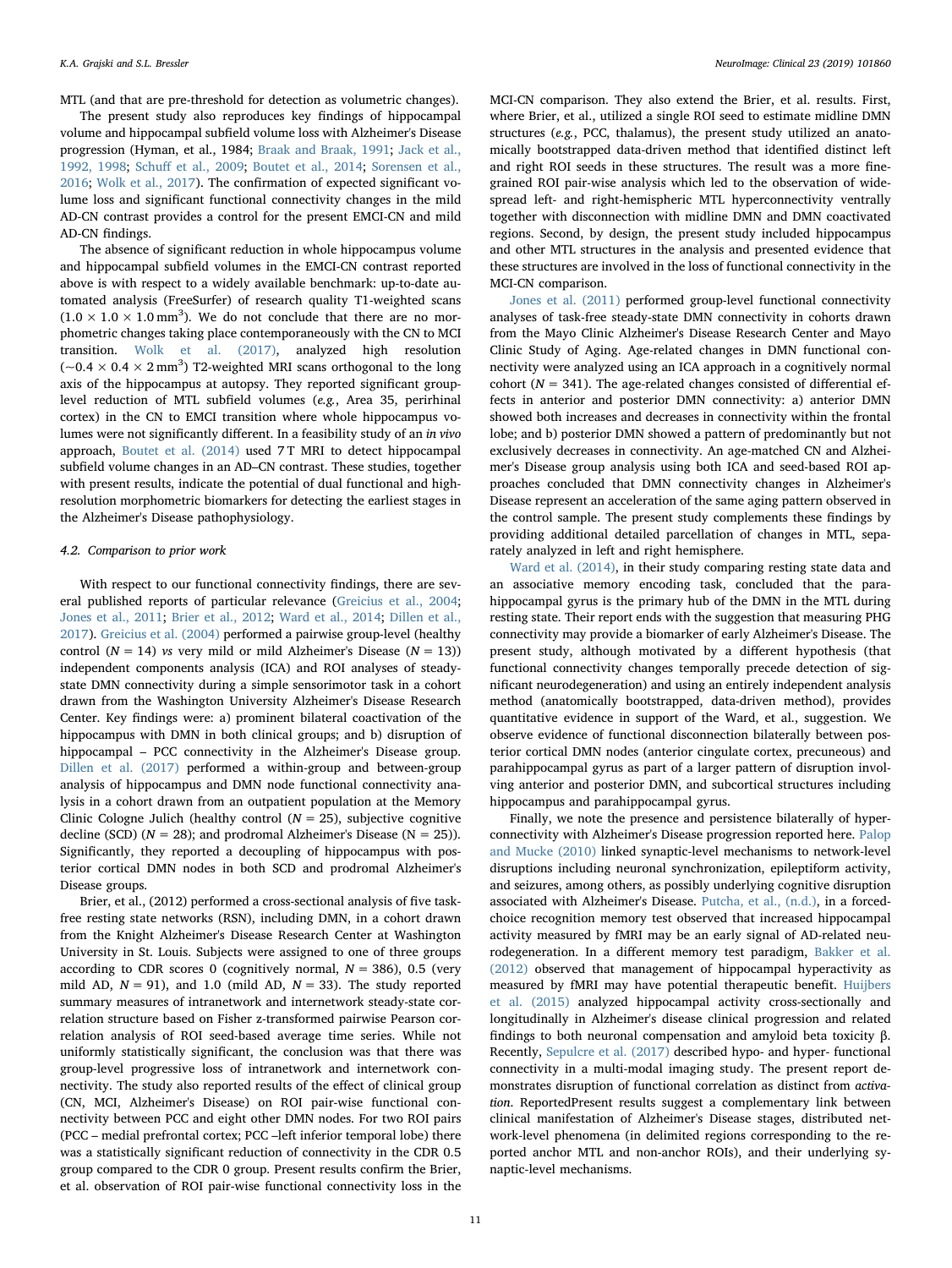#### 4.3. Limitations

Limitations of the present study principally relate to the study population itself, the imaging data, and image processing methods. First, the study population, by excluding participants with other neurological injury or findings and being comprised essentially of a single ethnicity, was not representative of a general age-matched clinical population. Second, the effect on functional connectivity measures of the "penciling artefact", found in ADNI image data in left lateral frontal cortex, is unknown and introduces uncertainty in the interpretation of present results. For example, there was a multiplicity of significant ROI pairs between right MTL and ipsilateral lateral frontal cortex. There was not a comparable finding in the left hemisphere, whereas there were bilateral findings with respect to midline ROIs. Third, image processing limitations include: a) use during pre-processing stage of an atlas (AFNI: MNIavg152) derived from younger brains than used in this study which could have injected systematic error into the data; b) use of FreeSurfer default settings which may have been sub-optimal given the population comprising this study; and c) the reliance on automated segmentation of in vivo MRI images of whole hippocampus and hippocampal subfields. Automated segmentation of hippocampal subfields, in particular, is subject to known limitations including, for example, the absence in the FreeSurfer atlas "training data" of certain boundaries such as those between CA fields along the pyramidal layer of the hippocampus ([Iglesias et al., 2015\)](#page-12-25). Interpretation and comparison of present results with respect to other studies should proceed with caution as there exists a multiplicity of segmentation approaches and labelling conventions ([Yushkevich et al., 2015](#page-12-44)).

Finally, there is not a consensus regarding the use or non-use of GSR ([Murphy and Fox, 2017\)](#page-12-45). The present study did not apply GSR. The reasoning was two-fold. First, given the "penciling artefact" in ADNI data, it was problematic whether and how to obtain a viable global signal estimate. Second, the preprocessing procedure estimated and removed motion confounds and the ROI identification procedure applied ventricle and white matter masks to minimize the influence of non-grey matter signals. However, any global or large-scale regional neuronal fluctuations would not be controlled in this procedure.

#### 4.4. Translational considerations

A challenge in the consideration of functional connectivity biomarkers is that there are in clinical use well-established semi-quantitative structural biomarkers of Alzheimer's Disease ([Fazekas et al.,](#page-12-46) [1987;](#page-12-46) [Scheltens et al., 1992;](#page-12-47) [Wahlund et al., 2001\)](#page-12-48). These methods have been extended in clinical practice and medical research to include T1 based quantitative semi-automated and automated methods for mild cognitive impairment and Alzheimer's Disease diagnosis, tracking and prognosis ([Dale et al., 1999;](#page-12-23) [Smith et al., 2002](#page-12-49); [Chupin et al., 2009](#page-12-50); [Davatzikos et al., 2009;](#page-12-31) [Leung et al., 2010](#page-12-51); [Leung et al., 2013;](#page-12-52) [Misra](#page-12-34) et [al., 2009](#page-12-34); Schuff [et al., 2009;](#page-12-37) [Sorensen et al., 2016\)](#page-12-38).

The development of semi-automatic and automatic derivation of resting-state functional connectivity biomarkers for Alzheimer's Disease classification is comparatively new (Grecius, et al., 2004; [Sepulcre](#page-12-43) [et al., 2017](#page-12-43); and [Wiepert et al., 2017](#page-12-53)). First, Grecius, et al., (2004) applied a goodness-of-fit test between an ICA-derived PCC-based or whole DMN-based templates and individual subject images to classify Alzheimer's Disease or healthy aging individuals. Second, [Wiepert et al.](#page-12-53) [\(2017\),](#page-12-53) proposed a network failure quotient (NFQ). The measure combined the increases and decreases in DMN subsystem connectivity with Alzheimer's Disease progression into a single statistic. The authors demonstrated that the statistic ("trained" in an ADNI cohort) had the greatest effect size in differentiating CN and AD in a distinct cohort (Mayo Clinic). Last, [Sepulcre et al. \(2017\)](#page-12-43) applied graph theory methods to demonstrate distinct associations between functional connectivity changes in cognitively normal aging brains and cortical patterns of in vivo tau and amyloid β positron emission tomography

imaging. A remaining challenge is to fully characterize classification sensitivity and specificity of functional connectivity biomarkers compared to CSF-derived, plasma-derived and in vivo and structural imagine modalities.

#### 5. Conclusion

The contribution of the present study in the context of established structural and emerging rsfMRI functional connectivity biomarkers is four-fold. First, we demonstrated that functional connectivity changes were detected where structural changes were not yet in evidence using widely available imaging clinic resources. Second, we measured functional connectivity changes anchored in the MTL structures directly implicated in the earliest stages of Alzheimer's Disease. Third, we observed a complex pattern of changes: monotonic and non-monotonic, and persistent and reverting patterns of hyperconnectivity and hypoconnectivity, in a spatial organization closely related to the defaultmode network. Last, we adopted a multi-modal functional-structural approach and demonstrated differential potential clinical value of resting-state functional connectivity biomarkers in Alzheimer's Disease diagnosis, tracking and prognosis.

#### Acknowledgements

Data collection and sharing for this project was funded by the Alzheimer's Disease Neuroimaging Initiative (ADNI) (National Institutes of Health Grant U01 AG024904) and DOD ADNI (Department of Defense award number W81XWH-12-2-0012). ADNI is funded by the National Institute on Aging, the National Institute of Biomedical Imaging and Bioengineering, and through generous contributions from the following: AbbVie, Alzheimer's Association; Alzheimer's Drug Discovery Foundation; Araclon Biotech; BioClinica, Inc.; Biogen; Bristol-Myers Squibb Company; CereSpir, Inc.; Cogstate; Eisai Inc.; Elan Pharmaceuticals, Inc.; Eli Lilly and Company; EuroImmun; F. Hoffmann-La Roche Ltd. and its affiliated company Genentech, Inc.; Fujirebio; GE Healthcare; IXICO Ltd.; Janssen Alzheimer Immunotherapy Research & Development, LLC.; Johnson & Johnson Pharmaceutical Research & Development LLC; Lumosity; Lundbeck; Merck & Co., Inc.; Meso Scale Diagnostics, LLC.; NeuroRx Research; Neurotrack Technologies; Novartis Pharmaceuticals Corporation; Pfizer Inc.; Piramal Imaging; Servier; Takeda Pharmaceutical Company; and Transition Therapeutics. The Canadian Institutes of Health Research is providing funds to support ADNI clinical sites in Canada. Private sector contributions are facilitated by the Foundation for the National Institutes of Health ([www.fnih.org\)](http://www.fnih.org). The grantee organization is the Northern California Institute for Research and Education, and the study is coordinated by the Alzheimer's Therapeutic Research Institute at the University of Southern California. ADNI data are disseminated by the Laboratory for Neuro Imaging at the University of Southern California.

# Appendix A. Supplementary data

Supplementary data to this article can be found online at [https://](https://doi.org/10.1016/j.nicl.2019.101860) [doi.org/10.1016/j.nicl.2019.101860.](https://doi.org/10.1016/j.nicl.2019.101860)

#### References

- <span id="page-11-0"></span>[Albert, M.S., 2011. The diagnosis of mild cognitive impairment due to Alzheimer's](http://refhub.elsevier.com/S2213-1582(19)30210-4/rf0005) [Disease: Recommendations from the National Institute on Aging-Alzheimer's](http://refhub.elsevier.com/S2213-1582(19)30210-4/rf0005) [Association workgroups on diagnostic guidelines for Alzheimer's Disease. Alzheimer's](http://refhub.elsevier.com/S2213-1582(19)30210-4/rf0005) [Dementia. 7, 270](http://refhub.elsevier.com/S2213-1582(19)30210-4/rf0005)–279.
- <span id="page-11-3"></span>[Bakker, A., Krauss, G.L., Albert, M.S., Speck, C.L., et al., 2012. Reduction of hippocampal](http://refhub.elsevier.com/S2213-1582(19)30210-4/rf0010) [hyperactivity improves cognition in amnestic mild cognitive impairment. Neuron. 74,](http://refhub.elsevier.com/S2213-1582(19)30210-4/rf0010) 467–[474](http://refhub.elsevier.com/S2213-1582(19)30210-4/rf0010).
- <span id="page-11-1"></span>[Benjamini, Y., Hochberg, Y., 1995. Controlling the false discovery rate: A practical and](http://refhub.elsevier.com/S2213-1582(19)30210-4/rf0015)
- <span id="page-11-2"></span>[powerful approach to multiple testing. J. Roy. Statist. Soc. Ser. B 57, 289](http://refhub.elsevier.com/S2213-1582(19)30210-4/rf0015)–300. [Boutet, C., Chupin, M., Lehericy, S., et al., 2014. Detection of volume loss in hippocampal](http://refhub.elsevier.com/S2213-1582(19)30210-4/rf0020) [layers in Alzheimer's Disease using 7T MRI: A feasibility study. Neuroimage: Clin. 5,](http://refhub.elsevier.com/S2213-1582(19)30210-4/rf0020)